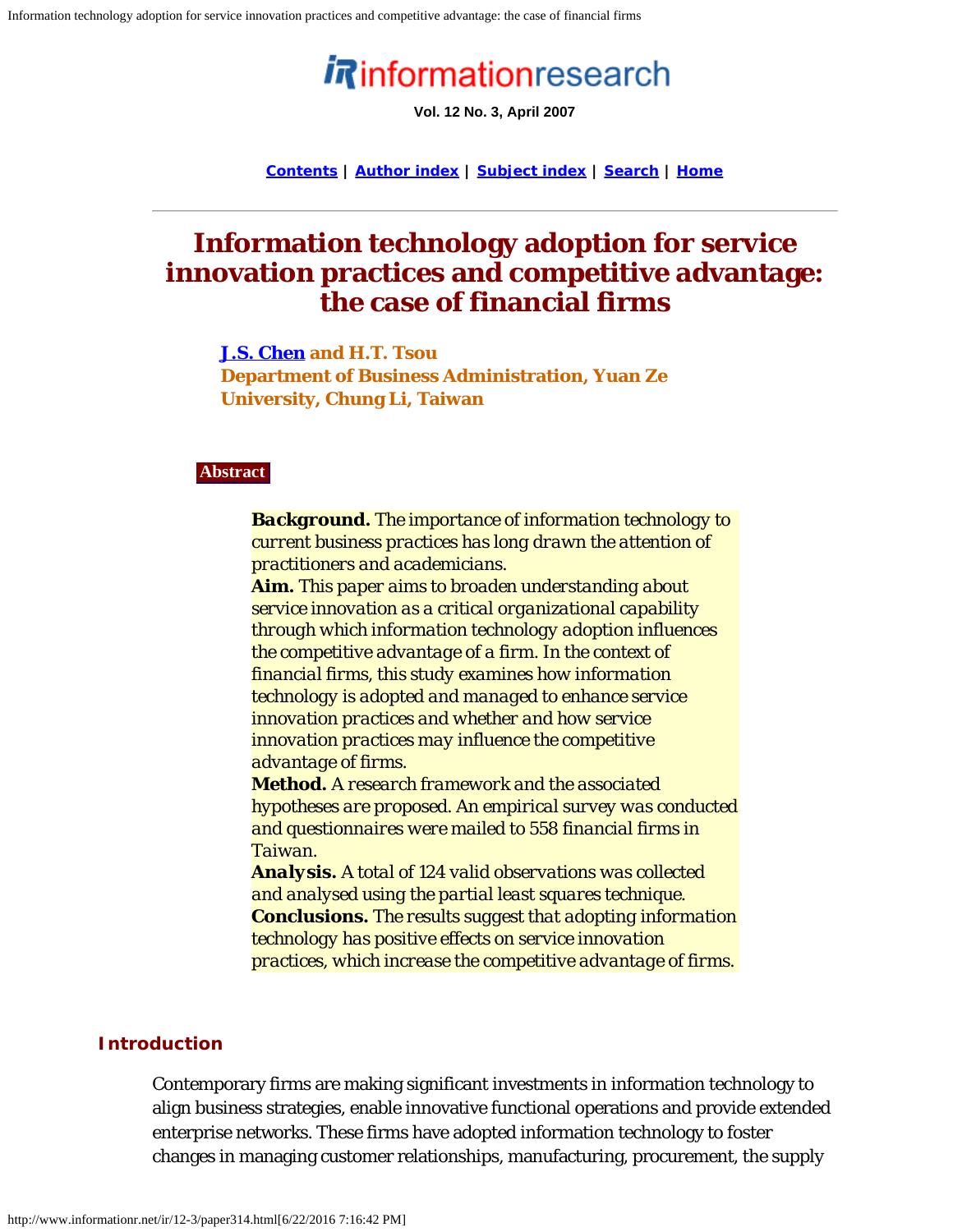chain and all other key activities [\(Agarwal & Sambamurthy 2002](#page-18-0); [Barua &](#page-19-0) [Mukhopadhyay 2000\)](#page-19-0) and to enhance their competitive capabilities [\(Sambamurthy](#page-23-0) *[et](#page-23-0) [al.](#page-23-0)* [2003\)](#page-23-0). A number of information systems researchers have posited information technology as an important ingredient of innovation development (e.g., Corso  $\&$ [Paolucci 2001](#page-20-0); [Dewett & Jones 2001](#page-21-0); [Xu](#page-24-0) *[et al.](#page-24-0)* [2005](#page-24-0)). Firms implement information technology to enhance and/or enlarge the scope of their products and services. As many innovation activities involve adding new services, expanding existing ones and/or improving the service delivery process, the success of an organization hinges on how well it implements its service innovation [\(Berry](#page-19-1) *[et al.](#page-19-1)* [2006](#page-19-1)) to create new markets.

Good innovation practices help enhance a firm's competitive advantage (e.g., [Afuah](#page-18-1) [1998](#page-18-1); [Bharadwaj](#page-19-2) *[et al.](#page-19-2)* [1993](#page-19-2)). However, there is little theoretical work on the development of nomological relationships among information technology, service innovation and competitive advantage. Systematic empirical investigations of these relationships are also scarce and no dominant pattern has emerged [\(Preissl 1999](#page-23-1)). To address these gaps and advance understanding of information technology adoption and specific service innovation practices, we explored information technology adoption as a coordination mechanism [\(Dedrick](#page-21-1) *[et al.](#page-21-1)* [2003](#page-21-1); [Galbraith 1973\)](#page-21-2), which has led to changes in innovation-related activities.

Our aim was to shed new and important light on these constructs in the financial services industry. The choice of financial services was influenced by the desire to investigate service firms in a highly competitive, dynamic and technology-driven industry. The rapidly changing business environment of the financial services sector has led to an upsurge in innovation-related activities  $(B*l*$  aguid  $\&$  Lievens 2004</del>). To this end, the objective of the present study was twofold: to assess how information technology adoption should be organized and managed to enhance the service innovation practices of the firm and evaluate how service innovation practices improve the competitive advantage of a firm. Our results may help managers to understand service innovation and resource allocation better, with a view to increasing the level of information technology adoption within a firm.

We devised a component-based structure equation model that links these constructs. Then, we conducted a survey-based study of financial firms to evaluate the validity of the linkages. The rest of the paper is organized as follows. In the next section, we assess the plausibility of information technology adoption as an antecedent to service innovation practices and introduce the associated hypotheses. Next, we examine how service innovation practices are related to competitive advantage in the context of relevant theoretical perspectives. In the methods section, the study sample of 124 firms is described and the construct measures are evaluated. Then, the relationships among these constructs are assessed and discussed. Finally, we close with a discussion of the theoretical and practical contributions of the paper.

# **Literature and hypotheses**

The main emphasis in the literature is on the discussion of information technology adoption and its influence on service innovation practices and competitive advantage. Based on [Rogers's \(1983](#page-23-2)) innovation diffusion theory, implementation represents the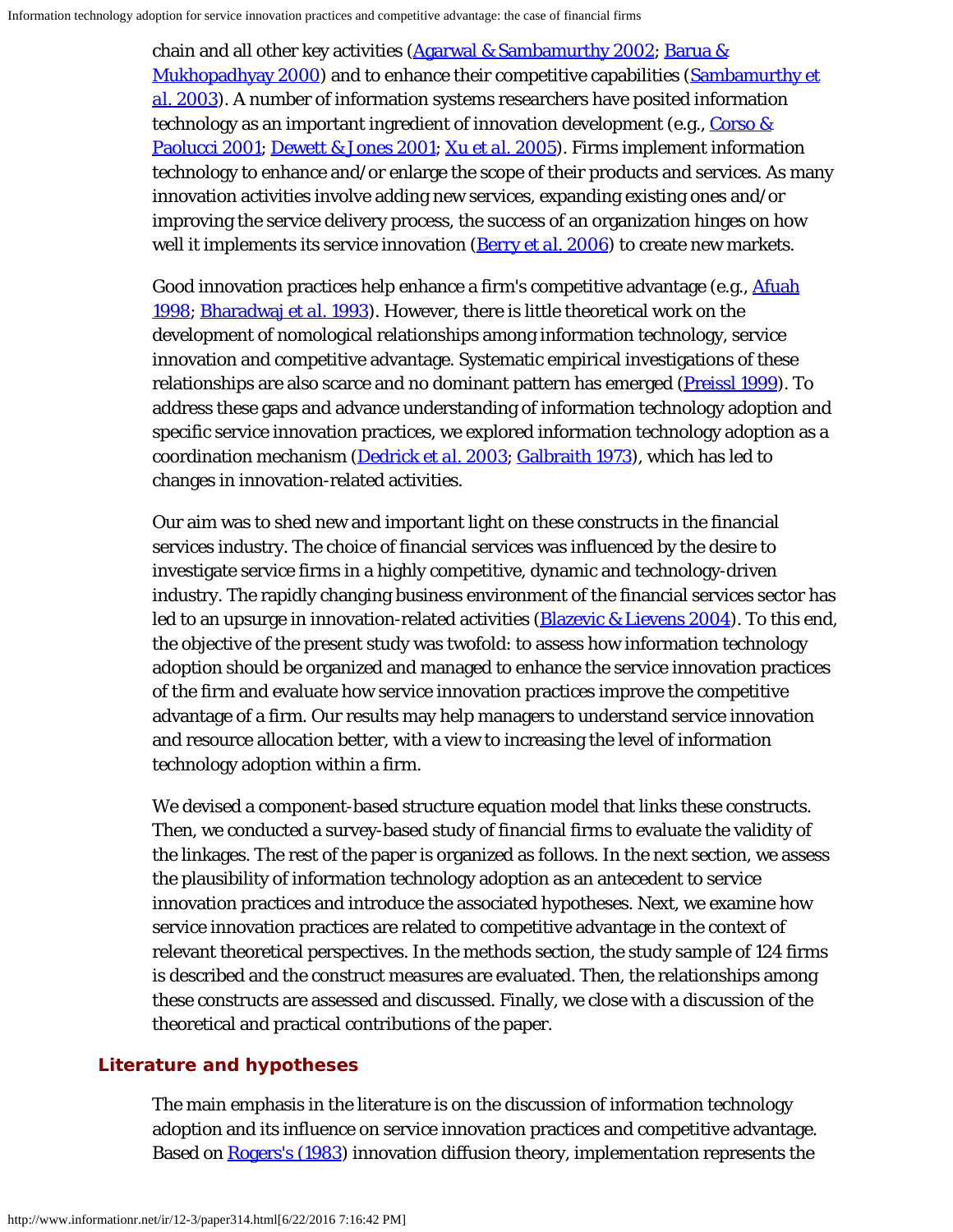infusion stage in the process of innovation diffusion [\(Cooper & Zmud 1990](#page-20-1)). Therefore, once it has adopted and adapted a technology, a firm begins to use it in a comprehensive and integrated manner to support organizational work and innovative practices. Figure 1 presents the research framework of the present study. It shows the relationships that are hypothesized to exist among information technology adoption, service innovation practices and competitive advantage.



**Figure 1. Research framework**

# **Information technology adoption**

Swanson [\(1994](#page-24-1)) suggested that information systems innovation among organizations can be categorized into three distinct types: innovations that occur within the information systems function (Type I), at the individual user or work group level (Type II) and at the organizational level (Type III). Consistent with the perspective of Type III innovations, we discuss and analyse information technology adoption at the organizational level and conceptualize information technology adoption based on four elements in Scott Morton's ([1995](#page-24-2)) MIT90 model. The terms of the four elements are slightly modified as information technology infrastructure, strategic alignment, organizational structure and individual learning, without losing the original meanings. Another element in the MIT90 model, management process, is considered separately and discussed specifically with regard to service innovation, to investigate its relationship to the other elements. The four elements of information technology adoption defined in this study are discussed below.

*Information technology infrastructure* Information technology infrastructure includes networks; management and provisioning of large-scale computing, electronic data interchange and shared databases, and research and development to identify emerging technologies [\(Davenport](#page-20-2) *[et al.](#page-20-2)* [1989](#page-20-2)). Almost two-thirds of the information technology budget of an organization is spent on information technology infrastructure [\(Weill &](#page-24-3) [Broadbent 1998](#page-24-3)), not only to enable the sharing of information across different departments but also to provide flexibility to respond to changes in business strategy [\(Weill](#page-24-4) *[et al.](#page-24-4)* [2002](#page-24-4)). Adequate investment and management of information technology infrastructure are the foundation of information technology adoption.

*Strategic alignment* Strategic alignment suggests that the effect of information technology on performance will depend on how well the information technology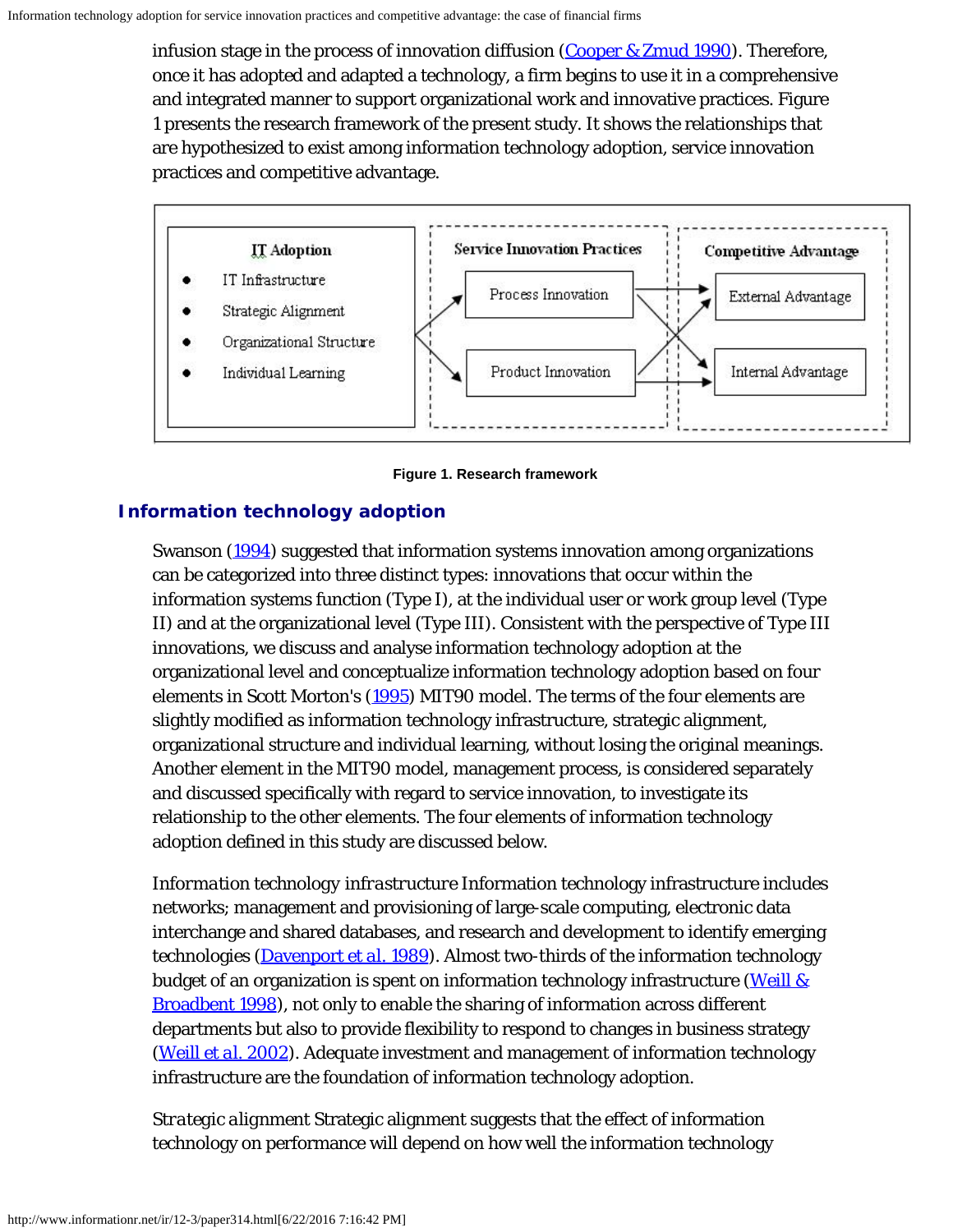strategy and corporate strategy coincide [\(Chan](#page-20-3) *[et al.](#page-20-3)* [1997](#page-20-3); [Palmer & Markus 2000](#page-22-0)). Companies can be successful in aligning their information technology and business strategies by balancing internal and external factors as well as business and information technology domains [\(Henderson & Venkatraman 1993](#page-21-3)). A number of studies have shown that aligning information technology and business strategies is critical for successful information technology adoption and positively associated with effective organizational performance (e.g., [Chan](#page-20-3) *[et al.](#page-20-3)* [1997](#page-20-3); [Sabherwal & Kirs 1994](#page-23-3)).

*Organizational structure* Organizational structure specifies the formal line of communication; helps control, integrate and coordinate work activities; and defines the allocation of work roles [\(Porrass & Robertson 1992](#page-23-4)). While information technology is being adopted, organizational structure is often reexamined and adjusted to improve performance via pooled resources, innovation and collaboration across organizational boundaries ([Dewett & Jones 2001](#page-21-0)).

*Individual learning* For the organization to effectively take advantage of information technology, both end-users and information technology personnel must acquire new information technology-related skills and knowledge [\(Grover](#page-21-4) *[et al.](#page-21-4)* [1999](#page-21-4); [Scott Morton](#page-24-2) [1995](#page-24-2)). The acceptance of new information technology may hinge on the proper assessment and identification of organization divisions that would benefit the most, which subsequently may influence the adoption behavior of others [\(Rogers 1983](#page-23-2)). Moreover, the successful adoption of new information technology requires people in the entire organization to adapt and provide employee support and training, to reap greater benefits beyond the change in technology.

# **Service innovation**

Innovation is commonly defined as '*the initiation, adoption and implementation of ideas or activity that are new to the adopting organization'* (e.g., **Daft 1978**; [Fichman](#page-21-5) [2001;](#page-21-5) [Pierce & Delbecq 1977](#page-23-5)) and entails identifying and using opportunities to create new products, services, or work practices (e.g., [Tushman & Nadler 1986](#page-24-5); [Van de Ven](#page-24-6) [1986](#page-24-6)). When faced with keen competition, one of a firm's predominant problems is whether to pursue an aggressive growth strategy through service innovation practices. Early studies on service innovation suggested that service was in itself a product, or at least an integral part of a product and should be managed under new product development for service companies (e.g., **Easingwood 1986**). More recently, a number of studies have focused broadly on service itself, investigating issues in new service development processes, such as customer participation (e.g., [de Brentani 1989](#page-21-7); [Magnusson](#page-22-1) *[et al.](#page-22-1)* [2003](#page-22-1); [Martin & Horne 1993](#page-22-2), [1995](#page-22-3)) and the importance of idea generation, screening and development (e.g., *Alam & Perry 2002; Barczak 1995*). Others have suggested that project learning ([Blazevic & Lievens 2004](#page-19-3); [Blazevic](#page-19-5) *[et al.](#page-19-5)* [2003](#page-19-5)) and communication [\(Lievens](#page-22-4) *[et al.](#page-22-4)* [1999](#page-22-4)) are critical to service development. In sum, to create new markets, firms must implement specific service innovation practices to develop scalar business models, manage customer experience, monitor employee performance and provide managerial process innovation [\(Atuahene-Gima, 1996](#page-18-3); [Berry](#page-19-1) *[et al.](#page-19-1)*[, 2006\)](#page-19-1).

Two commonly raised categories of service innovation are product innovation and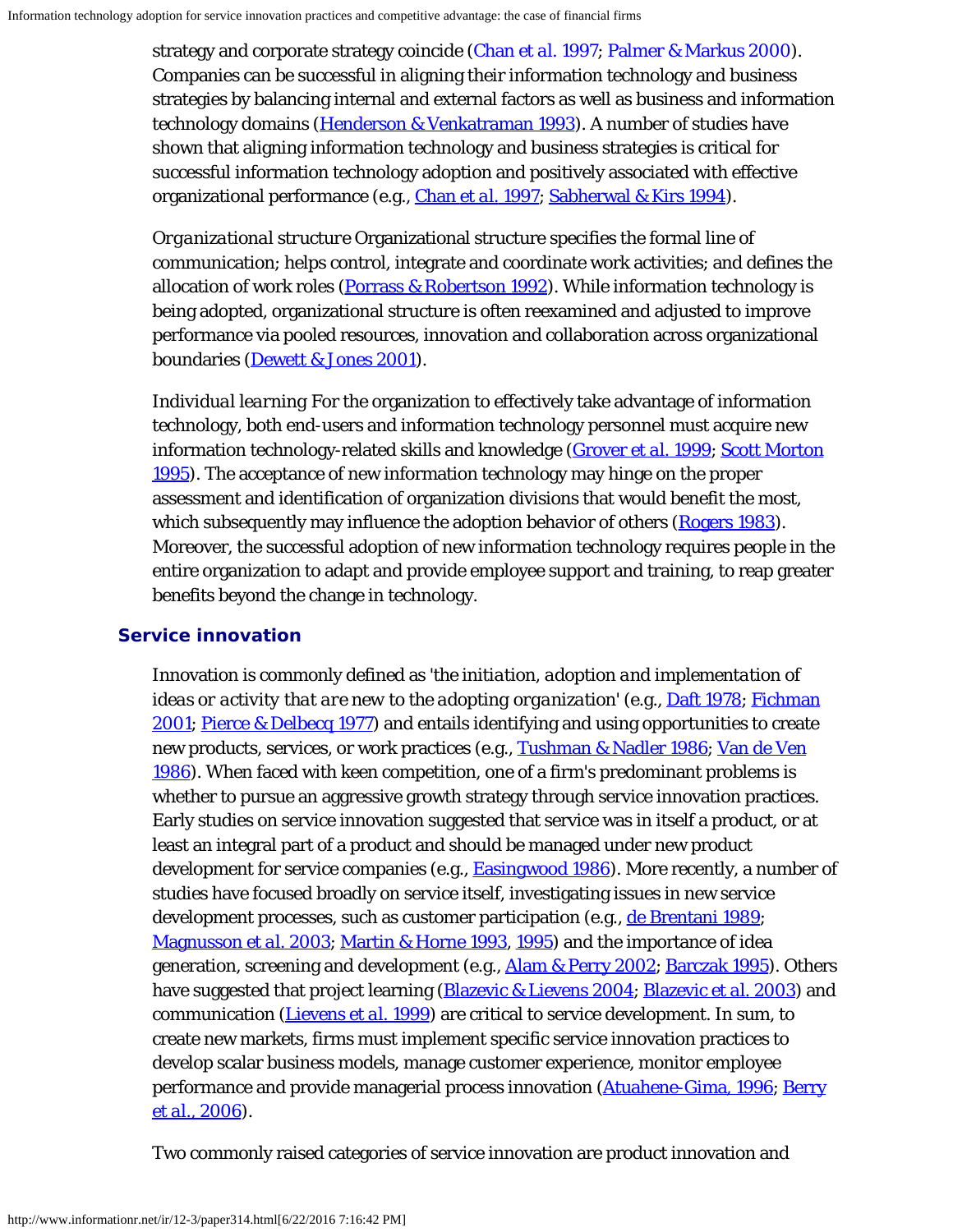process innovation (e.g., [Avlonitis](#page-18-4) *[et al.](#page-18-4)* [2001;](#page-18-4) [Crawford & Benedetto 2002](#page-20-5); [Gadrey](#page-21-8) *[et](#page-21-8) [al.](#page-21-8)* [1995;](#page-21-8) [Gallouj & Weinstein 1997;](#page-21-9) [Hertog 2000](#page-21-10); [Hipp](#page-22-5) *[et al.](#page-22-5)* [2000](#page-22-5); [Lyytinen & Rose](#page-22-6) [2003](#page-22-6); [Uchupalanan 2000](#page-24-7)). For example, Gadrey *et al.* [\(1995](#page-21-8)) categorized four types of service innovation according to service context, namely innovations in service products, architectural innovations that bundle or un-bundle existing service products, innovations that result from the modification of an existing service product and innovations in processes and organization for an existing service product. Further, Lyytinen & Rose [\(2003](#page-22-6)) identified service process innovations as services that (1) support the administrative core (administrative process innovation), (2) support functional processes (technological processes innovation), (3) expand and support customer interfacing processes (technological service innovation) and (4) support interorganizational processes and operations (technological integration innovation). Table 1 provides an overview of these concepts of service innovation practices. The present study divides service innovation practices into two categories: service process innovation, or changes in service delivery and/or development processes as defined by method, functionality, administration, or other features; and service product innovation, or changes in service products/offerings as defined by changes in general product features. These definitions of service innovation were selected to help us focus on examining the effect of information technology adoption on service innovation practices.

| <b>Articles</b>                                | <b>Methodologies</b> |                                      |                                          |                                     | <b>Service innovation practices</b> |                                       |                                          |                                   |
|------------------------------------------------|----------------------|--------------------------------------|------------------------------------------|-------------------------------------|-------------------------------------|---------------------------------------|------------------------------------------|-----------------------------------|
|                                                |                      | Customer<br>experience<br>management | Investment<br>in employee<br>performance | Managerial<br>process<br>innovation | <b>Brand</b><br>differentiation     | Product<br>development/<br>innovation | Project<br>learning and<br>communication | Use of<br>customer<br>information |
| Atuahene-<br>Gima (1996)                       | Survey               | $\bullet$                            | $\bullet$                                | $\bullet$                           |                                     | $\bullet$                             |                                          |                                   |
| Avlonitis et<br>al. (2001)                     | Survey               |                                      |                                          | $\bullet$                           |                                     | $\bullet$                             |                                          |                                   |
| Berry et al.<br>(2006)                         | Theoretical          |                                      | $\bullet$                                | $\bullet$                           |                                     |                                       |                                          |                                   |
| <b>Blazevic &amp;</b><br>Lievens<br>(2004)     | Survey               |                                      |                                          |                                     |                                     |                                       | $\bullet$                                |                                   |
| <b>Blazevic</b> et<br>al. (2003)               | Case(s)              |                                      |                                          |                                     |                                     |                                       | $\bullet$                                |                                   |
| Chan et al.<br>(1998)                          | Survey               |                                      |                                          | $\bullet$                           |                                     |                                       |                                          |                                   |
| Crawford &<br>Di<br><b>Benedetto</b><br>(2002) | Theoretical + Case   |                                      |                                          |                                     |                                     |                                       |                                          |                                   |
| De Brentani<br>(1989)                          | Survey               |                                      |                                          |                                     |                                     |                                       |                                          |                                   |
| <b>Drejer</b><br>(2004)                        | Theoretical          |                                      |                                          | $\bullet$                           |                                     |                                       |                                          |                                   |
| Gadrey et<br>al. (1995)                        | Theoretical          |                                      |                                          | $\bullet$                           |                                     | $\bullet$                             |                                          |                                   |
| Gallouj &                                      |                      |                                      |                                          |                                     |                                     |                                       |                                          |                                   |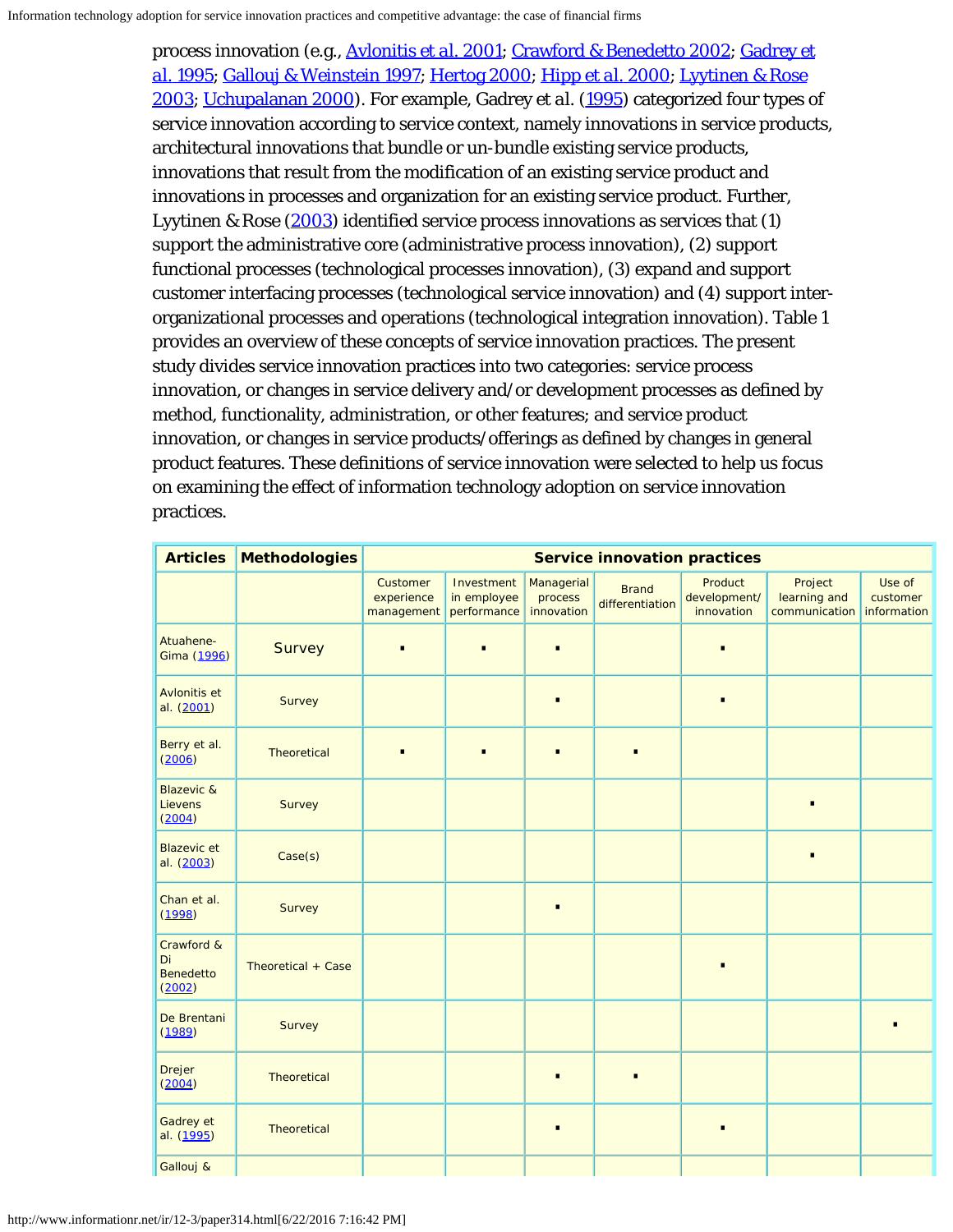Information technology adoption for service innovation practices and competitive advantage: the case of financial firms

| Weinstein<br>(1997)                                                                                           | Theoretical |  |  |           |  |  |  |  |  |  |
|---------------------------------------------------------------------------------------------------------------|-------------|--|--|-----------|--|--|--|--|--|--|
| Hertog<br>(2000)                                                                                              | Theoretical |  |  | $\bullet$ |  |  |  |  |  |  |
| Hipp et al.<br>(2000)                                                                                         | Survey      |  |  | $\bullet$ |  |  |  |  |  |  |
| Lievens et<br>al. (1999)                                                                                      | Case (s)    |  |  |           |  |  |  |  |  |  |
| Lyytinen &<br>Rose (2003)                                                                                     | Case (m)    |  |  | $\bullet$ |  |  |  |  |  |  |
| Magnusson<br>et al. (2003)                                                                                    | Survey      |  |  |           |  |  |  |  |  |  |
| Martin &<br>Horne<br>(1993)                                                                                   | Survey      |  |  | $\bullet$ |  |  |  |  |  |  |
| Martin &<br>Horne<br>(1995)                                                                                   | Survey      |  |  |           |  |  |  |  |  |  |
| Uchupalanan<br>(2000)                                                                                         | Case (m)    |  |  |           |  |  |  |  |  |  |
| Nata $M_2$ use the label 'Cese study (s)' to identify a single site sees study and the label 'Cese Study (m)' |             |  |  |           |  |  |  |  |  |  |

*Note*: We use the label 'Case study (s)' to identify a single-site case study and the label 'Case Study (m)' to identify a multi-site case.

**Table 1: Overview of concept matrix: service innovation practices**

### **Information technology adoption for service innovation practices**

*Service process innovation* Process innovation refers to the introduction of a new production method that includes a novel way of handling a commodity commercially [\(Schumpeter 1934](#page-23-6)) and can be applied to the entire value chain process, including manufacturing, data processing, distribution and service ([Zaltman](#page-25-0) *[et al.](#page-25-0)* [1973](#page-25-0)). Adopting information technology may have positive impacts on internal operational processes as well as external cross-enterprise processes that integrate other organizational and supply chain processes (*Joglekar & Yassine 2002*). The adoption of information technology enhances a company's response to customer demands with shorter delivery times (*[Jackson 1990](#page-22-8)*) and enables customers to monitor their deliveries [\(Tinnilä & Vepsäläinen 1995](#page-24-8)). Externally, companies can not only improve delivery speed and progress visibility, but also take advantage of information technology in designing or modifying new service processes [\(Avlonitis](#page-18-4) *[et al.](#page-18-4)* [2001\)](#page-18-4), such as using Web or mobile services for customer information inquiry and consultation, enriching multichannel purchasing features and enhancing after-sale services. Internally, information technology may enhance service development capabilities and administration efficiency to shorten product design time, reduce the number of prototypes that must be built, cut costs, improve quality [\(Karagozoglu & Brown 1993](#page-22-9)) and foster better collaboration, communication and coordination among project members [\(Ozer 2000](#page-22-10)). Therefore, we suggest that information technology adoption has positive and significant effects on service process innovation.

*H1: The higher the level of information technology adoption, the greater*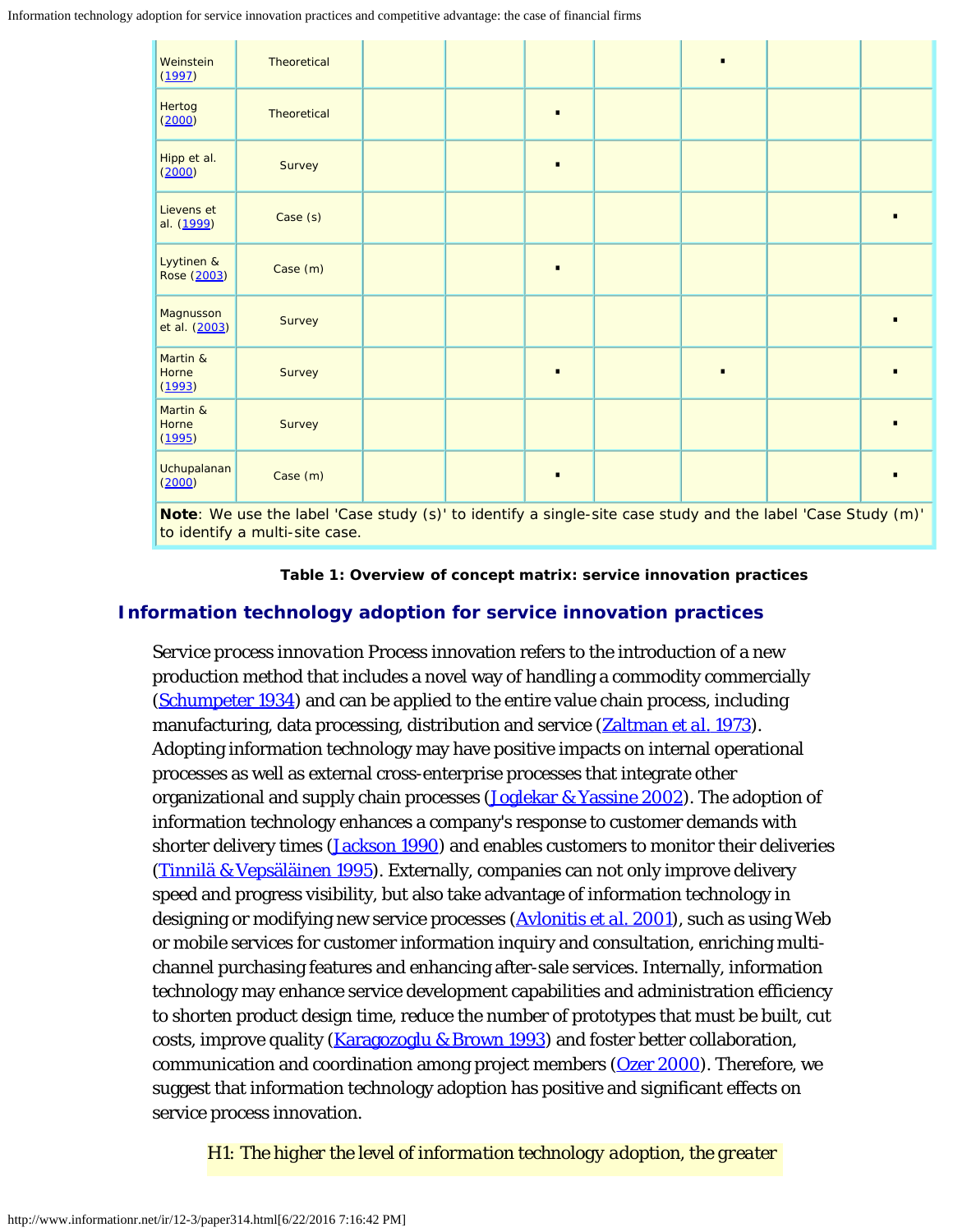### *the level of service process innovation.*

*Service product innovation* Product innovation refers to the introduction of a new good or a new quality of an existing good [\(Schumpeter, 1934](#page-23-6)) and involves the development, production and dissemination of new consumer and capital goods and services [\(Zaltman](#page-25-0) *[et al.](#page-25-0)* [1973](#page-25-0)). Compared to physical products, service products are easier to imitate and more difficult to protect under commercial patents. Even so, innovating service products is still an important task for service firms, to remain competitive. Adopting information technology provides a means for production and marketing staff to create numerous opportunities to innovate new services [\(Vermeulen & Dankbaar](#page-24-9) [2002](#page-24-9)). Using information technology applications, such as information management and business intelligence, enable employees to access past service innovation projects, thereby allowing them to learn from previous experiences and update their current market strategy. In doing so, firms are capable of developing new services that are better suited to market demand and offer better post-selling services to fit customer needs [\(Demirhan](#page-21-12) *[et al.](#page-21-12)* [2006](#page-21-12); [Preissl 1999](#page-23-1)). In particular, direct marketing and customization approaches have been widely applied in the financial sector and information technology can help firms quickly identify customer needs from customer profile analysis and frequent interactions with customers and provide customized products and/or services. Thus, we suggest that service firms that fully utilize information technology will do better in differentiating their products and providing superior services.

*H2: The higher the level of information technology adoption, the greater the level of service product innovation.*

# **Service innovation practices and competitive advantage**

Competitive advantage can be gained when an organization produces its goods or services more cheaply than its competitors and resolves bargaining situations to its own advantage ([Bakos & Treacy 1986](#page-19-6)). Recent discussions on competitive advantage have broadened the scope from *value chain* and *value creation capabilities* perspectives (e.g., [Barney 1991](#page-19-7); [Piccoli & Ives 2005](#page-23-7)) and suggest that competitive advantage is gained through outstanding organizational conditions and strong value creation capabilities in a firm. That is, competitive advantage is achieved by fully deploying and using idiosyncratic, valuable and inimitable resources and capabilities (**[Bhatt & Grover](#page-19-8)**) [2005\)](#page-19-8) and can be viewed externally as outcome performance and internally as organizational capabilities. Thus, in this study, based on the above discussion, we categorize competitive advantage as external and internal, to examine the effect of service innovation on competitive advantage externally and internally.

External competitive advantage is attainable by providing high-quality products and services to meet customer desires and being constantly aware of market changes and quick to react to trends and competitors' strategies. Firms depend on the effective use of existing assets to enhance profitability and apply innovation practices to establish their values when faced with imitation by competitors [\(Roberts & Amit 2003](#page-23-8)). The effects of service process innovation on external competitive advantage can be examined by evaluating customer satisfaction with quality, delivery time and installation assistance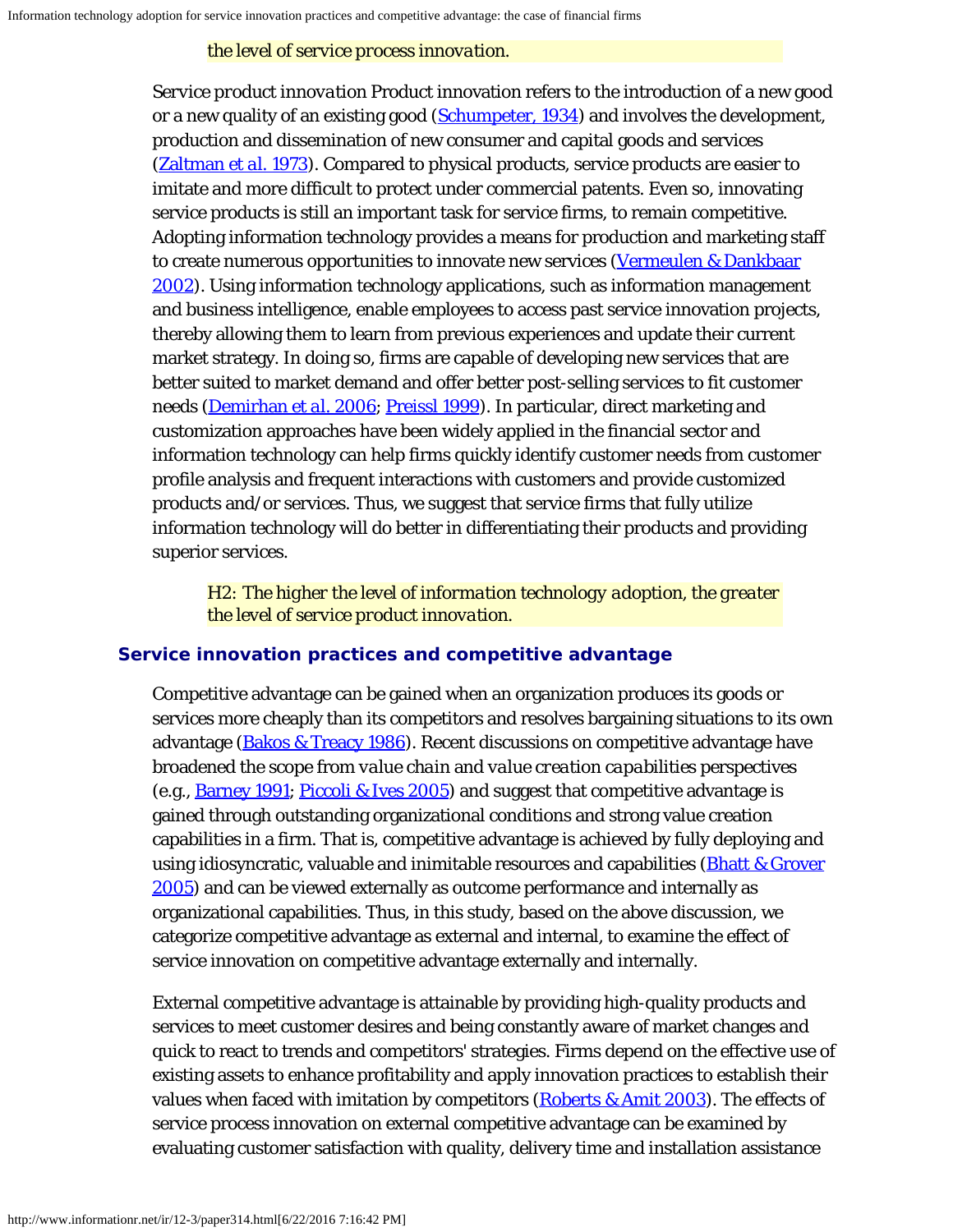[\(Day 1994](#page-20-7)). Process innovation may also increase the effectiveness and efficiency of operations (e.g., [Tushman & Nadler 1986](#page-24-5)). It follows that firms that constantly innovate service processes would excel at utilizing new marketing techniques and enhancing customer satisfaction to fulfil the constantly changing needs of their customers. Furthermore, launching new products and improving existing products help firms grow their sales and become market leaders (e.g., *[Iansiti 1995](#page-22-11)*). Offering new service products to fit customer needs would enable firms to keep pace with the shifting desires of customers and help improve brand image. In addition, taking good care of customer needs leads to sustainable success in business operations ([Henard & Szymanski 2001\)](#page-21-13). We postulate that both service process innovation and service product innovation would have positive and significant effects on external competitive advantage.

*H3: The higher the level of service process innovation, the greater the level of external competitive advantage.*

*H4: The higher the level of service product innovation, the greater the level of external competitive advantage.*

Internal competitive advantage depends on internal resources and capabilities. It emphasizes the importance of creating and encouraging a corporate environment in which employees plan, develop and launch new, innovative services (de Brentani  $\&$ [Ragot 1996](#page-20-8)). The effects of service innovation practices on internal competitive advantage can be examined by evaluating employee job satisfaction, domain knowledge and level of creativity after new services are launched ([Atuahene-Gima 1996](#page-18-3); [Van Riel](#page-24-10) *[et](#page-24-10) [al.](#page-24-10)* [2004\)](#page-24-10). Firms that continuously provide innovative services are often characterized by a service-oriented working environment, better cross-function coordination and well-defined training and learning mechanisms. Employees in such environments may be more satisfied and motivated to learn and build new knowledge [\(Brown & Duguid](#page-19-9) [1991](#page-19-9)). Whenever a new service process is provided and/or a new service product is launched, employees will need to learn about the new processes or services. Consequently, employees will tend to become more creative and acquire new knowledge [\(Rubery](#page-23-9) *[et al.](#page-23-9)* [2002](#page-23-9)). Similarly, if firms launch new services as a routine practice, employees will be more able to adapt to new roles and new practices in selling the new services [\(Smith](#page-24-11) *[et al.](#page-24-11)* [2005](#page-24-11)) and will be more satisfied with their work, by assuming a challenging, ever-changing role, instead of selling the same services time after time.

*H5: The higher the level of service process innovation, the greater the level of internal competitive advantage.*

*H6: The higher the level of service product innovation, the greater the level of internal competitive advantage.*

# **Research methodology**

# **Operationalization of constructs**

# **Information technology adoption**

Information technology adoption was measured using a Likert-type summated scale, including eighteen items rated on a five-point scale (1: strongly disagree, 5: strongly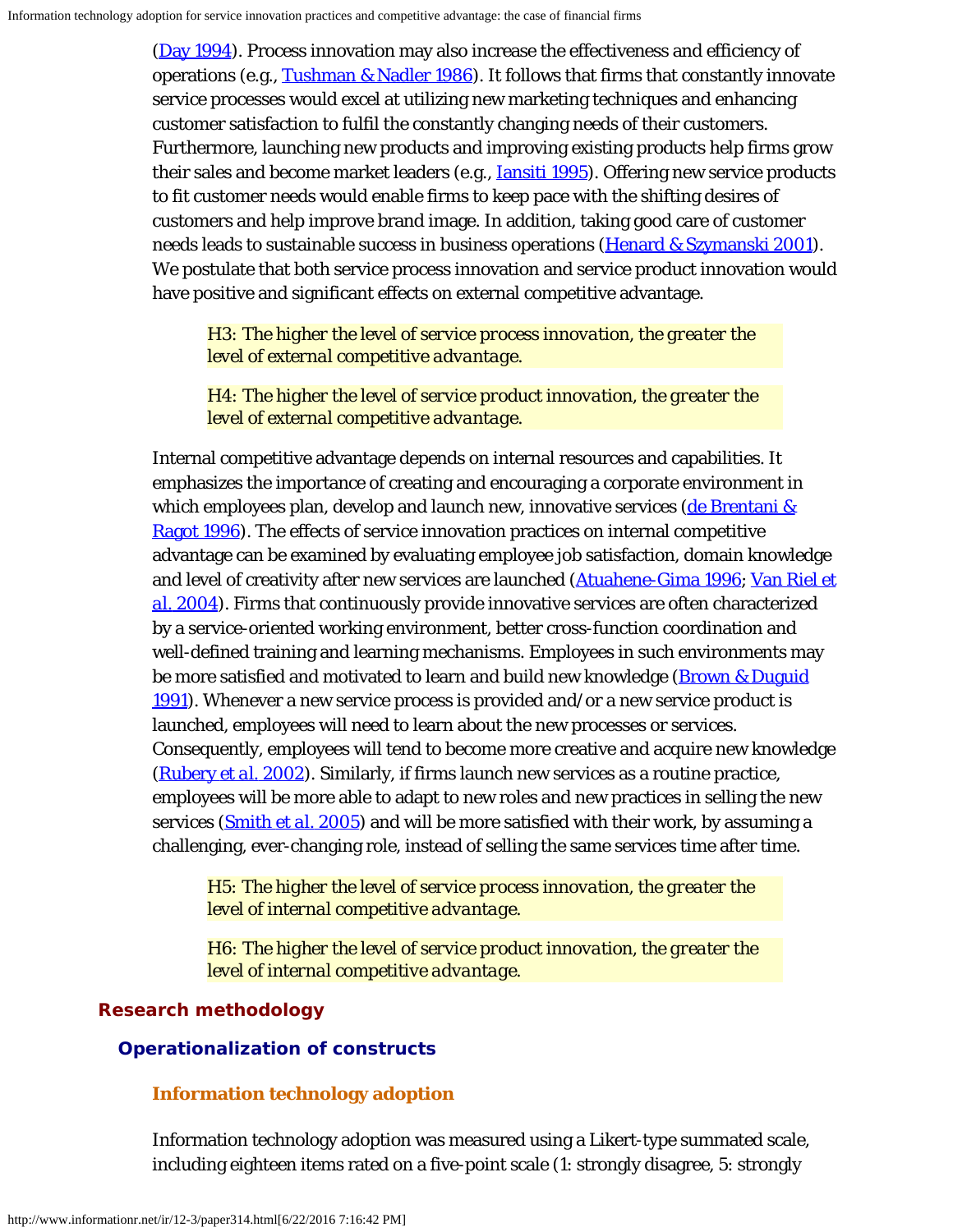agree). As explained earlier, four different sub-constructs were used to capture dimensions of the information technology adoption. Information technology infrastructure was measured using four items that refer to the firm's investment in related hardware, software, staffing and sophisticated Internet applications [\(Bharadwaj](#page-19-10) [2000;](#page-19-10) [Sircar](#page-24-12) *[et al.](#page-24-12)* [2000](#page-24-12)). Strategic alignment was measured using four items that refer to the firm's alignment of its information technology strategy with its corporate strategy to achieve greatest effectiveness [\(Palmer & Markus 2000](#page-22-0); [Reich & Benbasat 1996](#page-23-10); [Venkatraman 1989](#page-24-13)). Organizational structure was measured using five items including organizational structural change for new business practices and for increasing employee empowerment, enabling inter-department (cross-function) integration, enhancing operations mobility and improving timely response in managerial decision making [\(Flippo 1966](#page-21-14); [Mintzberg 1979](#page-22-12); [Porrass & Robertson 1992](#page-23-4); [Zaltman](#page-25-0) *[et al.](#page-25-0)* [1973](#page-25-0)). Individual learning was measured using five items including the learning skills and acquired knowledge that can effectively manipulate information technology applications [\(Barrett 1995](#page-19-11); [Chonko](#page-20-9) *[et al.](#page-20-9)* [2003;](#page-20-9) [Grover](#page-21-4) *[et al.](#page-21-4)* [1999](#page-21-4); [Zahra & George 2002](#page-25-1)).

#### Service innovation practices

The scale of process innovation was adopted and modified mainly from [Zaltman](#page-25-0) *[et al.](#page-25-0)* [\(1973](#page-25-0)) and [Davenport and Short \(1990\)](#page-20-10), with seven question items to measure new service processes within a firm regarding customer service, information inquiry, promotion, trade, administration and new service development. The scale of service product innovation was adapted and modified mainly from [Avlonitis](#page-18-4) *[et al.](#page-18-4)* [\(2001](#page-18-4)), using four items, namely, service modifications, service line extensions, service repositioning and improvements in existing services.

## **Competitive advantage**

The competitive advantage scale identified two categories, external and internal advantage. The measure of external competitive advantage was mainly modified from Avlonitis *et al.* [\(2001](#page-18-4)) and Atuahene-Gima [\(1996](#page-18-3)), using three items to assess how a firm uses new services to increase competitive advantage, enter new markets and provide better service quality than competitors. The measure of internal competitive advantage was mainly adopted from Van Riel *et al.* [\(2004](#page-24-10)) and Atuahene-Gima ([1996\)](#page-18-3), with three items including improvements to employee innovation, domain knowledge and job satisfaction. Table 2 summarizes the operational definitions, sources of the variables and scale items.

| <b>Variables</b> | <b>Operational definition</b>                                                                                                                           | <b>Sources</b>      |
|------------------|---------------------------------------------------------------------------------------------------------------------------------------------------------|---------------------|
|                  | • Information technology<br>infrastructure<br>• Information technology<br>hardware establishment<br>• Information technology<br>software purchasing and | Sircar et al.       |
|                  | maintenance                                                                                                                                             | (2000)<br>Bharadwaj |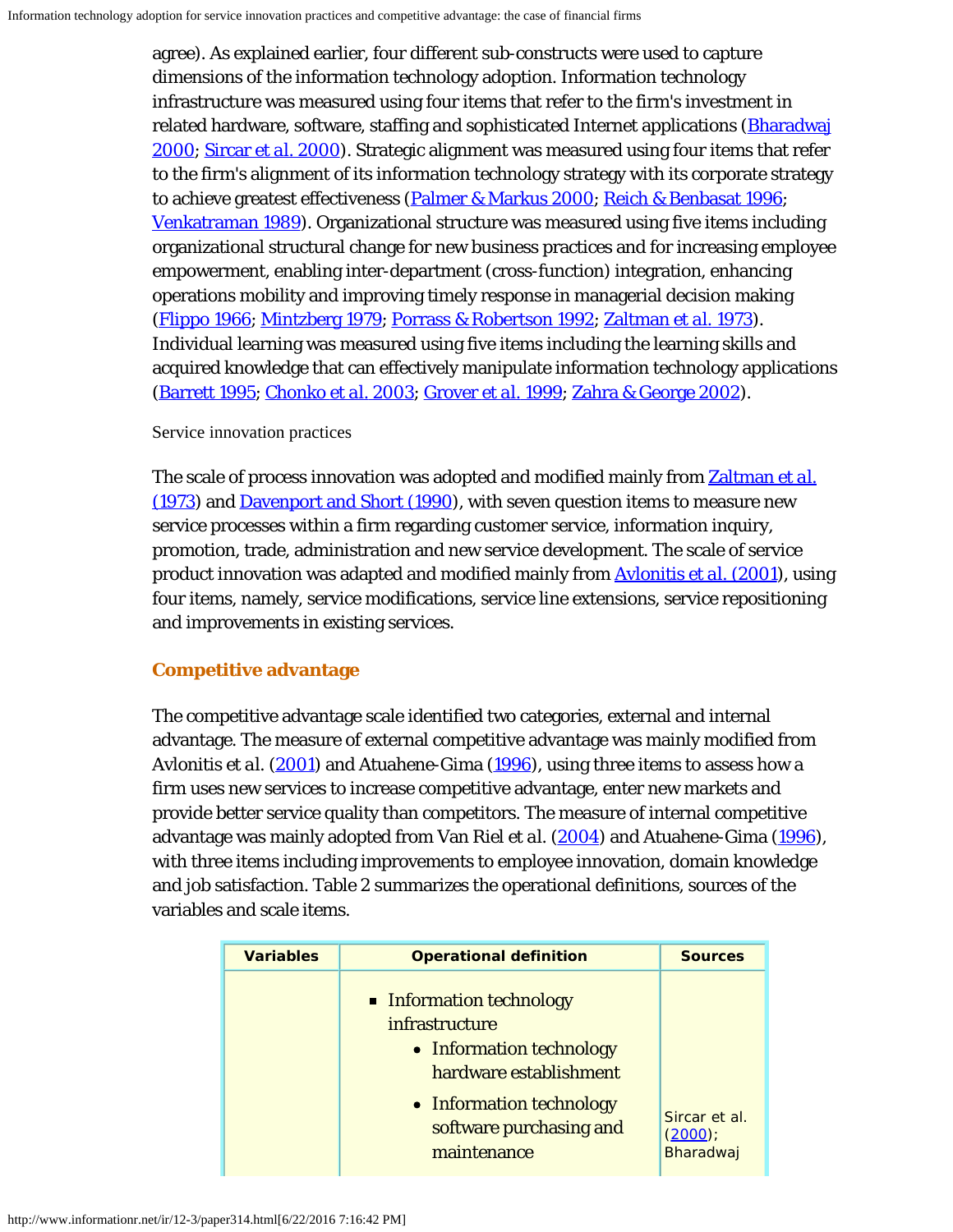| Information<br>technology<br>adoption | • Information technology<br>staffing<br>• Implementing new<br>information technology<br>applications                                                                                                                                                                                                                                                       | (2000)                                                                                                                                                 |
|---------------------------------------|------------------------------------------------------------------------------------------------------------------------------------------------------------------------------------------------------------------------------------------------------------------------------------------------------------------------------------------------------------|--------------------------------------------------------------------------------------------------------------------------------------------------------|
|                                       | ■ Strategic alignment<br>• Aligning information<br>technology strategies to<br>business strategies<br>• Developing information<br>technology projects to<br>support business strategies<br>• Updating information<br>technology applications for<br>business strategic goals<br>• Deploying information<br>technology strategies for<br>business processes | Venkatraman<br>(1989)<br>Palmer &<br><b>Markus</b><br>(2000)<br>Reich &<br><b>Benbasat</b><br>(1996)                                                   |
|                                       | <b>Organizational structure</b><br>• Employee empowerment<br>• Business function<br>integration<br>• Work activities coordination<br>• Departmental operations<br>mobility<br>• Decision making quick<br>response                                                                                                                                          | Flippo<br>(1966)<br>Mintzberg<br>(1979)<br>Porrass &<br>Robertson<br>$(1992)$ ;<br>Zaltman et<br>al. (1973)                                            |
|                                       | Individual learning<br>• Providing information<br>technology related training<br>• Being familiar with<br>information technology<br>applications<br>• Adapting to use information<br>technology applications<br>• Possessing information<br>technology knowledge and<br>skills                                                                             | <b>Barrett</b><br>$(1995)$ ;<br><b>Scott Morton</b><br>$(1995)$ ;<br>Grover et al.<br>(1999)<br>Zahra &<br>George<br>(2002)<br>Chonko et al.<br>(2003) |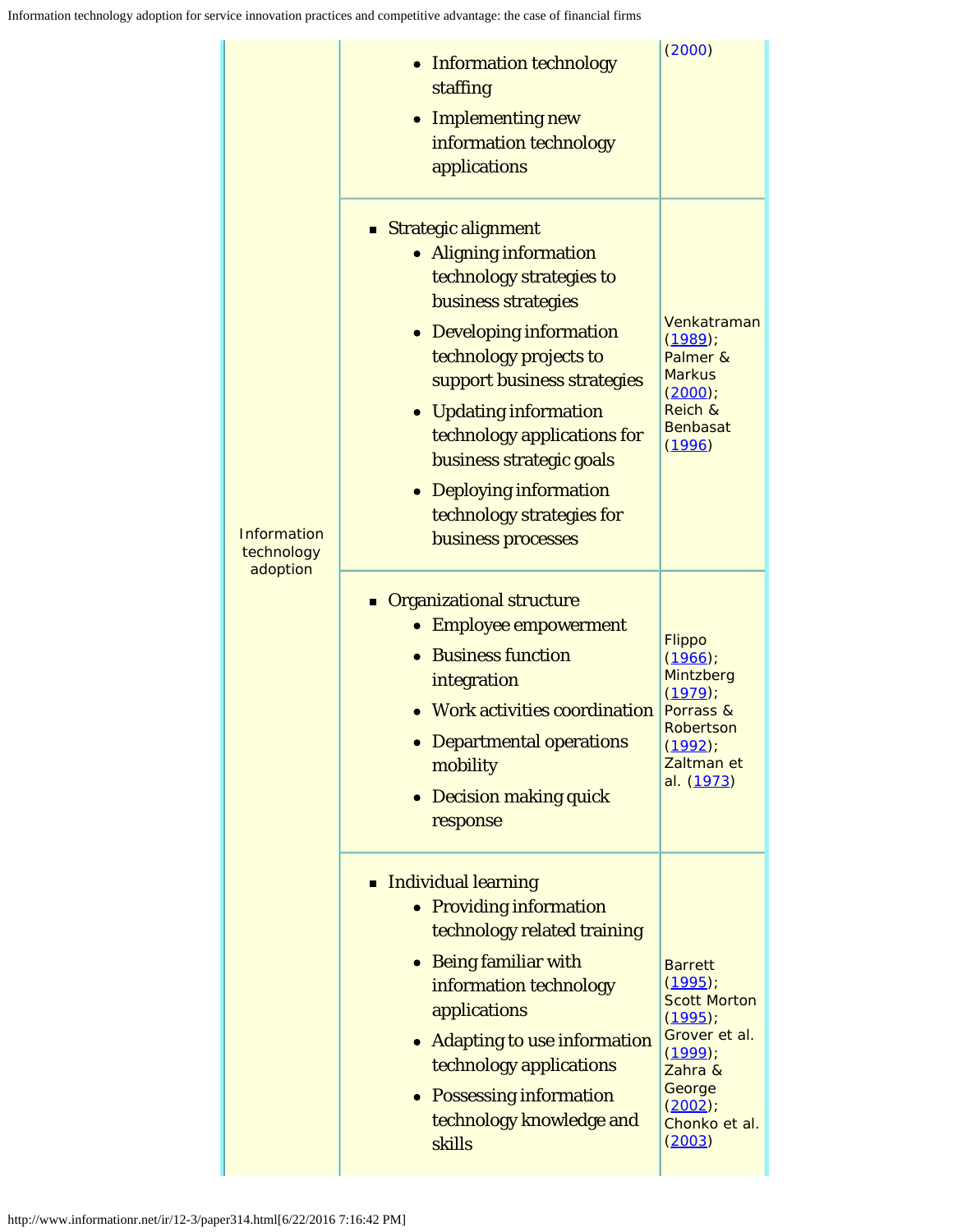|                                           | • Less resistance to<br>information technology<br>applications                                                                                                                                         |                                                          |
|-------------------------------------------|--------------------------------------------------------------------------------------------------------------------------------------------------------------------------------------------------------|----------------------------------------------------------|
| <b>Service</b><br>innovation<br>practices | • Process innovation<br>• New external service<br>processes<br>• New internal service<br>development processes<br>• New internal administration<br>processes                                           | Zaltman et<br>al. (1973);<br>Davenport &<br>Short (1990) |
|                                           | • Product innovation<br>• Service modifications<br>• Service line extensions<br>• Service repositioning<br>• New service launch                                                                        | Avlonitis et<br>al. (2001)                               |
| Competitive<br>advantage                  | <b>External advantage</b><br><b>Entering a new market</b><br>• Obtaining higher<br>competitive advantage<br>• Providing better services<br>quality than competitors                                    | Avlonitis et<br>al. (2001);<br>Atuahene-<br>Gima (1996)  |
|                                           | <b>Internal advantage</b><br><b>Increasing staff job</b><br>$\bullet$<br>satisfaction<br>• Enhancing staff experience<br>and domain knowledge<br>Uplifting staff innovative<br>$\bullet$<br>capability | Van Riel et<br>al. (2004);<br>Atuahene-<br>Gima (1996)   |

**Table 2: Operational Definitions of Observed Variables**

# **Instrument design**

The structured questionnaire was based on academic- and practitioner-oriented literature and interviews. The data were secured by means of a four-page, selfadministered questionnaire as part of a wider examination of the information technology adoption, service innovation practices and competitive advantage in the financial industry. Following the suggestions of Churchill [\(1979](#page-20-11)), existing scales were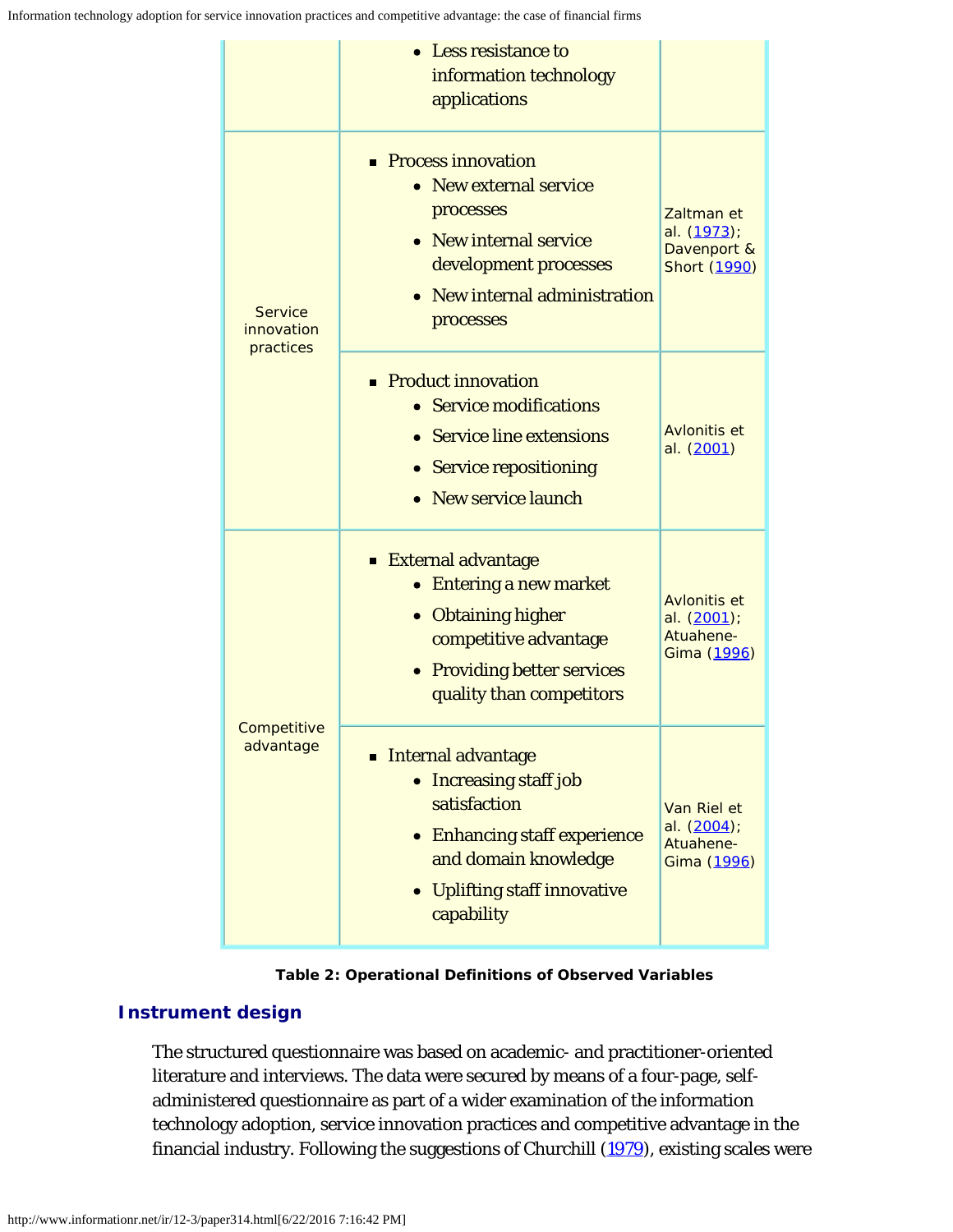adopted, modified and extended. Information was gathered employing five-point, Likert-type scales ([Appendix A](#page-27-0)).

# **Data collection and sample**

Data were collected from a sample of 558 financial firms in Taiwan, drawn from the list published by the Taiwan Joint Credit Information Center. Financial firms were chosen because the highly competitive nature of their markets and their need to attain sustainable competitive advantage make them prime candidates for information technology adoption. The questionnaire was mailed to one information technology manager in each firm, accompanied by a covering letter explaining the purpose of the research and assuring respondents that answers would remain confidential. We also indicated that we would provide the summary of the survey results and a gift certificate, after receiving their responses. Even though we provided incentives, three weeks after the initial mailing, only sixty-five responses had been received. Therefore, telephone calls and fax requests were subsequently made to information technology managers of firms that had not replied. These efforts increased the total responses to 124, corresponding to a valid return rate of 22%. To examine non-response bias, following Armstrong & Overton [\(1977](#page-18-5)), a comparison of early and late respondents was performed. The first mailing was classified as early  $(n = 65)$ , while the follow-up contacts were considered late  $(n = 59)$ . The independent-sample t tests revealed no statistically significant differences between the two groups in terms of firm capital ( $p =$ 0.76), years the firm has been established ( $p = 0.78$ ), the percentage of information technology spending to annual revenue ( $p = 0.56$ ) and number of employees ( $p = 0.8$ ). Because our data were self-reported, we used Harmon's one-factor test [\(Podsakoff &](#page-23-11) [Organ 1986](#page-23-11)) to examine whether a common-method bias was present. The items used to measure the dependent and independent variables were entered into a single exploratory factor analysis. The results did not suggest a common-method bias, because a single factor did not emerge or one factor did not account for most of the variance [\(Barua](#page-19-12) *[et al.](#page-19-12)* [2004](#page-19-12)).

## **Data analysis and results**

Partial least squares regression was primarily used to evaluate the research hypotheses. Whereas the typical factor-based LISREL analysis using maximum likelihood estimation emphasizes the transition from exploratory to confirmatory analysis, the partial least squares method is primary intended for causal-predictive analysis and to explain complex relationships by following a component-based strategy ( $Joreskog &$ [Wold 1982;](#page-22-13) [Rai](#page-23-12) *[et al.](#page-23-12)* [2006](#page-23-12); [Stewart & Gosain 2006](#page-24-14)), as is the case with this research. Hence, structural equation modelling procedures implemented in *PLS Graph 3.0* [\(Chin](#page-20-12) [2001\)](#page-20-12) were used to perform a simultaneous evaluation of both the quality of measurement (the measurement model) and construct interrelationships (the structural model). Moreover, *PLS Graph 3.0* provides the ability to model latent constructs even under conditions of non-normality and small- to medium-size samples (*Chin [et al.](#page-20-13)* [1996\)](#page-20-13). The sample of 124 cases is adequate for such analysis, satisfying the heuristic that the sample size be at least ten times the largest number of structural paths directed at any one construct.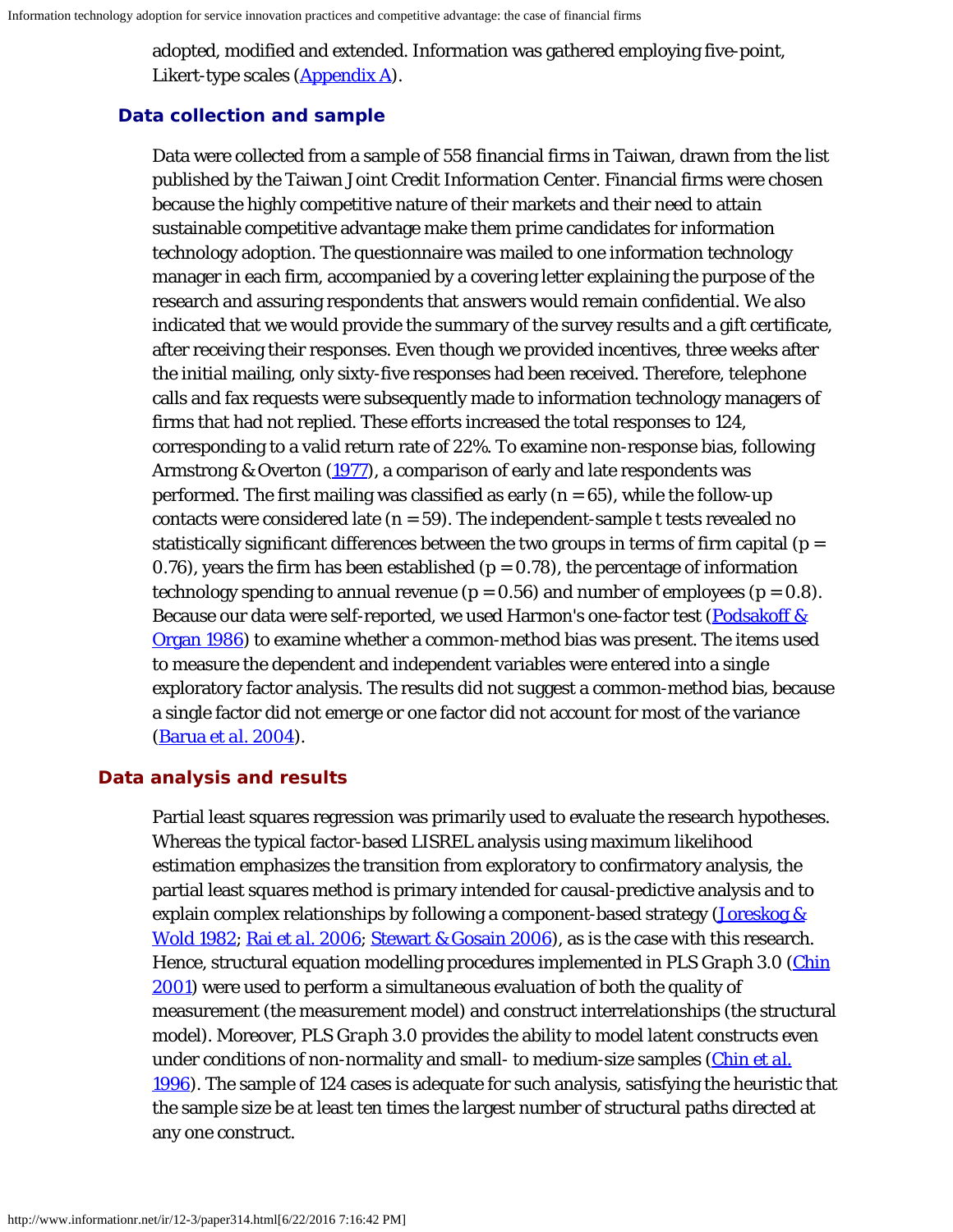# **Sample demographics**

The demographics of the firms surveyed are shown in Table 3. Among them, 41.1% had been established for more than twenty years at the time of the survey; 28.2% had earnings of more than US\$310 million annually; 51.6% had an information technology spending-to-revenue ratio of less than 5%; 43.5% had a new products or services-torevenue ratio of less than 5%; and 32.3% had between 100 and 500 employees. Moreover, 44.4% of the firms were securities and insurance companies and 41.1% were banks and credit cooperatives.

| <b>Variable</b>                                   | <b>Category</b>                     | N              | Rate<br>$(\%)$ |
|---------------------------------------------------|-------------------------------------|----------------|----------------|
|                                                   | Less than 3 years                   | 4              | 3.2            |
|                                                   | 3 to 5 years                        | $\overline{7}$ | 5.6            |
|                                                   | 6 to 10 years                       | 27             | 21.8           |
| <b>Years Since Established</b>                    | 11 to 15 years                      | 21             | 16.9           |
|                                                   | 16 to 20 years                      | 14             | 11.3           |
|                                                   | Over 20 years                       | 51             | 41.1           |
|                                                   | Aggregate                           | 124            | 100            |
|                                                   | Less than USD 3.1 millions          | 5              | 4.0            |
|                                                   | USD 3.1 millions to 31<br>millions  | 34             | 27.4           |
|                                                   | USD 31 millions to 93<br>millions   | 24             | 19.4           |
| Firm Capital (1 US dollar<br>$= 31.9$ NT dollars) | USD 93 millions to 155<br>millions  | 12             | 9.7            |
|                                                   | USD 155 millions to 310<br>millions | 14             | 11.3           |
|                                                   | Over USD 310 millions               | 35             | 28.2           |
|                                                   | Aggregate                           | 124            | 100            |
|                                                   | Less than 5 %                       | 64             | 51.6           |
| % of information technology                       | 6 to 10 %                           | 38             | 30.6           |
| spending                                          | 11 to 19 %                          | 13             | 10.5           |
| comparing to Annual<br>Revenue                    | 20 to 29 %                          | $\overline{4}$ | 3.2            |
|                                                   | <b>Over 30 %</b>                    | 5              | 4.0            |
|                                                   | Aggregate                           | 124            | 100            |
|                                                   | Less than 5 %                       | 54             | 43.5           |
| % of new                                          | 6 to 10 %                           | 33             | 26.6           |
| products or services                              | 11 to 19 %                          | 12             | 9.7            |
| Revenue to<br>annual revenue                      | 20 to 29 %                          | 11             | 8.9            |
|                                                   | <b>Over 30 %</b>                    | 14             | 11.3           |
|                                                   | Aggregate                           | 124            | 100            |
|                                                   | Less than 100                       | 34             | 27.4           |
|                                                   | 100 to 499                          | 40             | 32.3           |
|                                                   | 500 to 999                          | 15             | 12.1           |
| No. of Employees                                  | 1000 to 1999                        | 11             | 8.9            |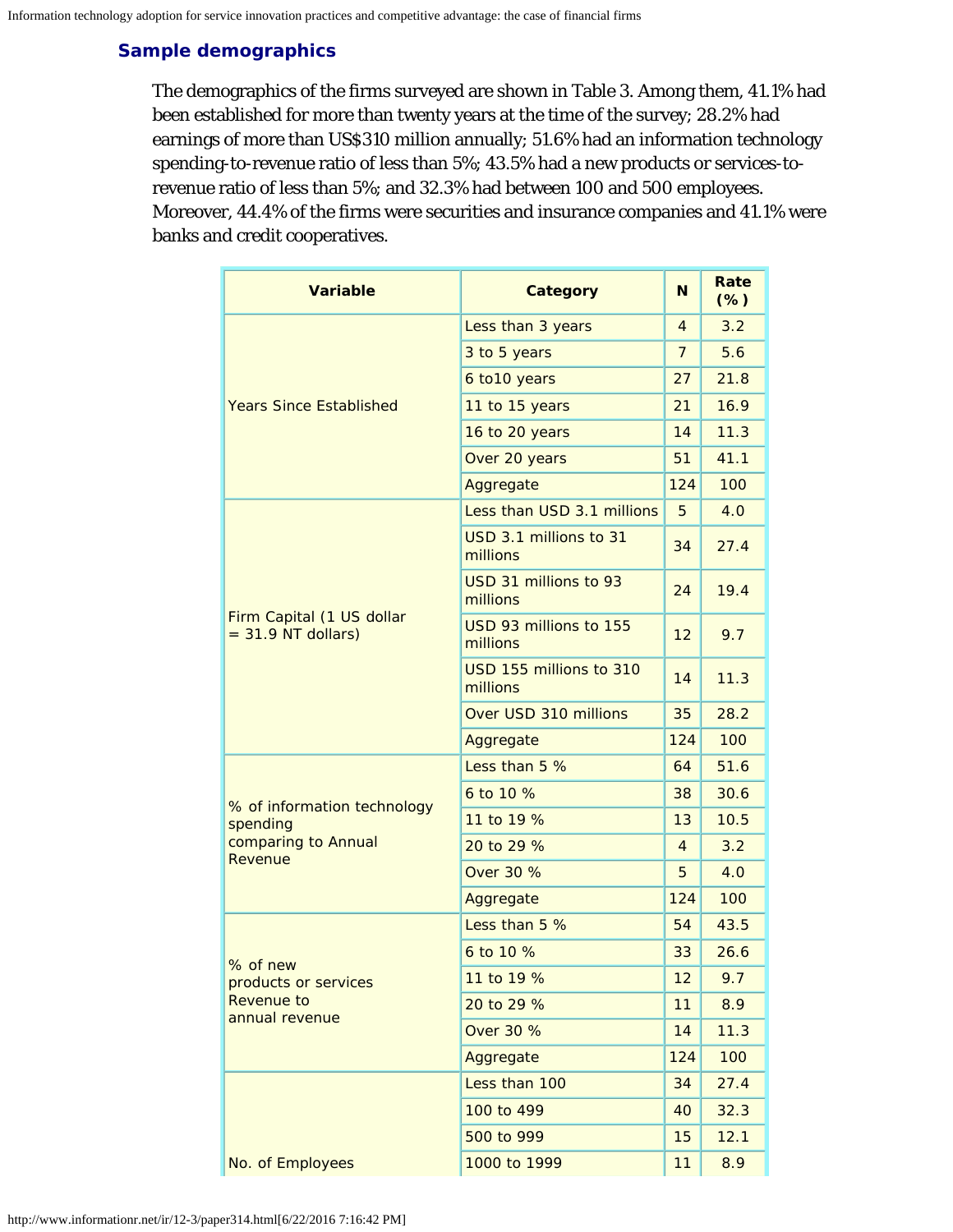Information technology adoption for service innovation practices and competitive advantage: the case of financial firms

|          | 2000 to 2999             | 8   | 6.5  |
|----------|--------------------------|-----|------|
|          | <b>Over 3000</b>         | 16  | 12.9 |
|          | Aggregate                | 124 | 100  |
|          | Banking and co-operative | 51  | 41.1 |
|          | Insurance and securities | 55  | 44.4 |
| Industry | Investment bank          | 7   | 5.6  |
|          | <b>Others</b>            | 11  | 8.8  |
|          | Aggregate                | 124 | 100  |

# **Measurement properties**

The expected factor structure was obtained in all eight constructs (see [Appendix B](#page-28-0)). Scale reliability was tested and the Cronbach alpha values were in the range 0.85 to 0.93 for the eight constructs, indicating a high internal consistency of measure reliability [\(Nunnally 1978](#page-22-14)). Composite reliability was then assessed by examining the  $?_c$  values for the constructs, all of which were above the suggested threshold of 0.7. The properties of the measurement model are summarized in Table 4 and the correlation matrix and the statistics of the observed variables are shown in Table 5. The average variance extracted values (AVEs) were all above the recommended threshold of .50 [\(Barclay](#page-19-13) *[et al.](#page-19-13)* [1995](#page-19-13)) and the square root of those values were all greater than the construct correlations (the off-diagonal entries in Table 5) [\(Fornell & Larcker 1981](#page-21-15)). The convergent and discriminant validity tests were both satisfied.

| <b>Construct name and identifier I tems</b>    |                | Cronbach<br>alpha | <b>Composite</b><br>reliability (?) |
|------------------------------------------------|----------------|-------------------|-------------------------------------|
| Information technology<br>infrastructure (ITI) | $\overline{4}$ | 0.85              | 0.90                                |
| Strategic alignment (SA)                       | $\overline{4}$ | 0.86              | 0.91                                |
| Organizational structure (OS)                  | 5              | 0.86              | 0.90                                |
| Individual learning (IL)                       | 5              | 0.87              | 0.91                                |
| Process innovation (PRI)                       | $\overline{7}$ | 0.92              | 0.94                                |
| Product innovation (PDI)                       | $\overline{4}$ | 0.93              | 0.95                                |
| External advantage (EA)                        | 3              | 0.92              | 0.95                                |
| Internal advantage (IA)                        | 3              | 0.87              | 0.92                                |

| Table 4. Summary of constructs |  |  |
|--------------------------------|--|--|
|--------------------------------|--|--|

| Construct Mean SD AVE |                      |  | (1)                   | (2)                                   | (3)  | (4)                                                   | (5)  | (6) | (7) | (8) |
|-----------------------|----------------------|--|-----------------------|---------------------------------------|------|-------------------------------------------------------|------|-----|-----|-----|
| ITI(1)                | $3.84$ $ 0.71 0.69 $ |  | 0.83                  |                                       |      |                                                       |      |     |     |     |
| SA(2)                 | 3.87                 |  | $ 0.69 0.72 0.603** $ | 0.84                                  |      |                                                       |      |     |     |     |
| OS(3)                 | 3.61                 |  |                       | $ 0.64 0.65 0.383** 0.691** $         | 0.80 |                                                       |      |     |     |     |
| IL $(4)$              | 3.50                 |  |                       | $ 0.67 0.68 0.448** 0.573** 0.665** $ |      | 0.82                                                  |      |     |     |     |
| <b>PRI</b> (5)        | 3.69                 |  |                       |                                       |      | $0.72$ $0.69$ $0.373**$ $0.657**$ $0.574**$ $0.480**$ | 0.83 |     |     |     |
|                       |                      |  |                       |                                       |      |                                                       |      |     |     |     |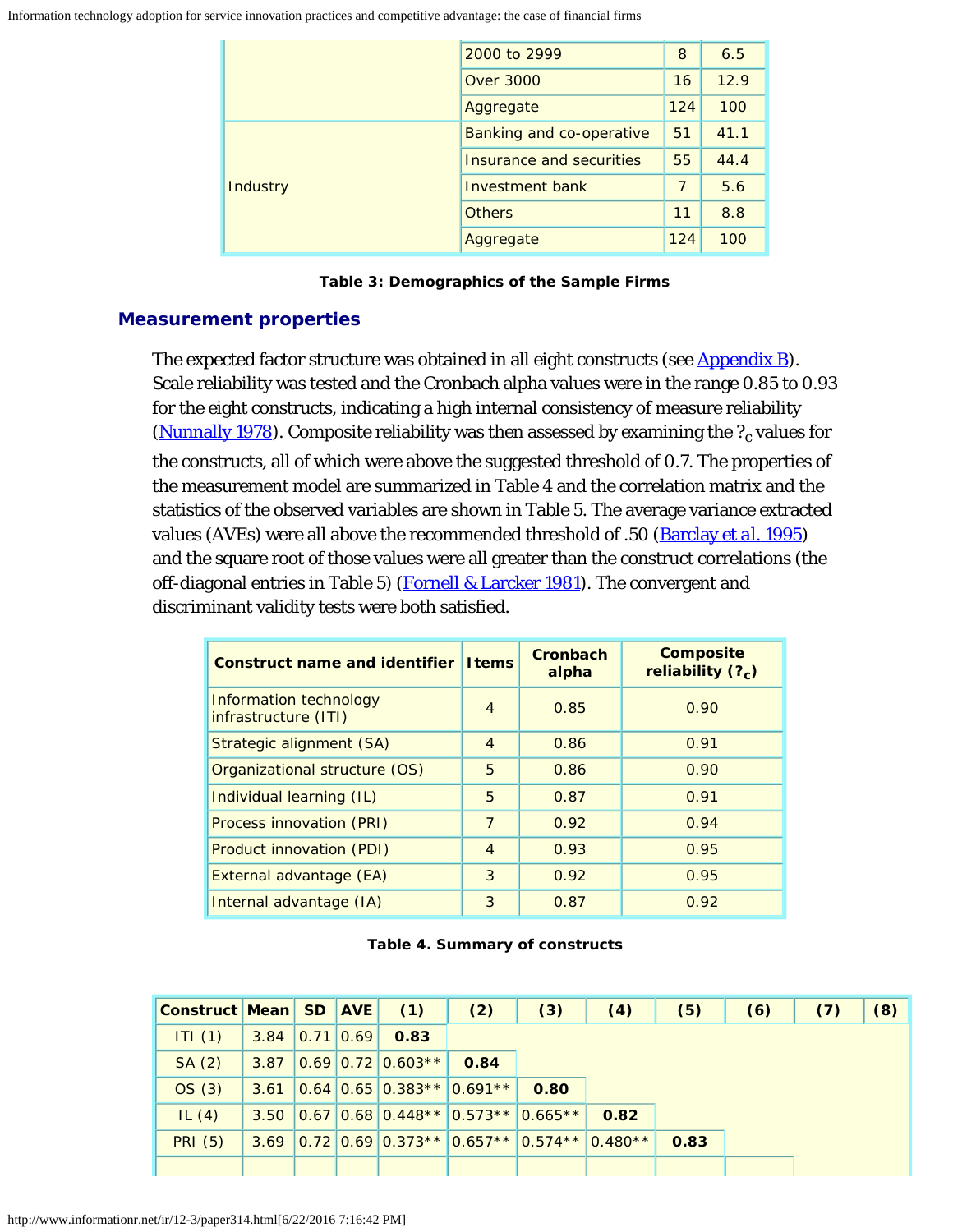| PDI (6)       |                                                                                                         |  |  |  |  | $3.41$ $ 0.80 0.83 0.283** 0.505** 0.550** 0.450** 0.775** 0.91$                                    |  |  |  |      |  |
|---------------|---------------------------------------------------------------------------------------------------------|--|--|--|--|-----------------------------------------------------------------------------------------------------|--|--|--|------|--|
| EA(7)         |                                                                                                         |  |  |  |  | $3.48$ 0.82 0.87 0.312** 0.509** 0.467** 0.440** 0.715** .745**                                     |  |  |  | 0.93 |  |
| IA(8)         |                                                                                                         |  |  |  |  | $3.51$ $0.68$ $0.80$ $0.310**$ $0.545**$ $0.496**$ $0.440**$ $0.683**$ $0.613**$ $0.633**$ $0.89**$ |  |  |  |      |  |
| <b>Notes:</b> | a) Figures in shaded diagonal are values of the square root of the AVE<br>b) * $p < .05$ , ** $p < .01$ |  |  |  |  |                                                                                                     |  |  |  |      |  |

**Table 5. Means, SD, correlations and average variance extracted (n = 124)**

Information technology adoption was modelled as a reflective second-order construct comprised of four first-order dimensions: information technology infrastructure, strategic alignment, organizational structure and individual learning. The first-order dimensions of information technology adoption are complementary, thus a reflective second-order construct is appropriate for capturing the complementarities [\(Tanriverdi](#page-24-15) [2005\)](#page-24-15). Figure 2 shows the results of the partial least squares estimation, with loadings for information technology adoption, service innovation practices and competitive advantage. Of the thirty-five loadings, thirty were above 0.8, indicating that each measure was accounting for 50% or more of the variance of the underlying latent variable. The path coefficients for the research constructs are expressed in a standardized form. Five of the six path coefficients were above 0.3, with the lowest path coefficient being 0.23, indicating that they are meaningful and significant (*Chin 1998*). The significance levels of paths in the research model were determined using the partial least squares *jackknife* resampling procedures [\(Sambamurthy & Chin 1994](#page-23-13)). Overall, the results suggest a satisfactory fit of the model to the data. As for R-square values, information technology adoption explains 42% of the variance in process innovation and 31% of the variance in product innovation; service innovation practices explains 60% of the variance in external advantage and 49% of the variance in internal advantage. They are all significant at  $p < 0.01$ .



**Figure 2: Research framework linking information technology adoption, service Innovation practices**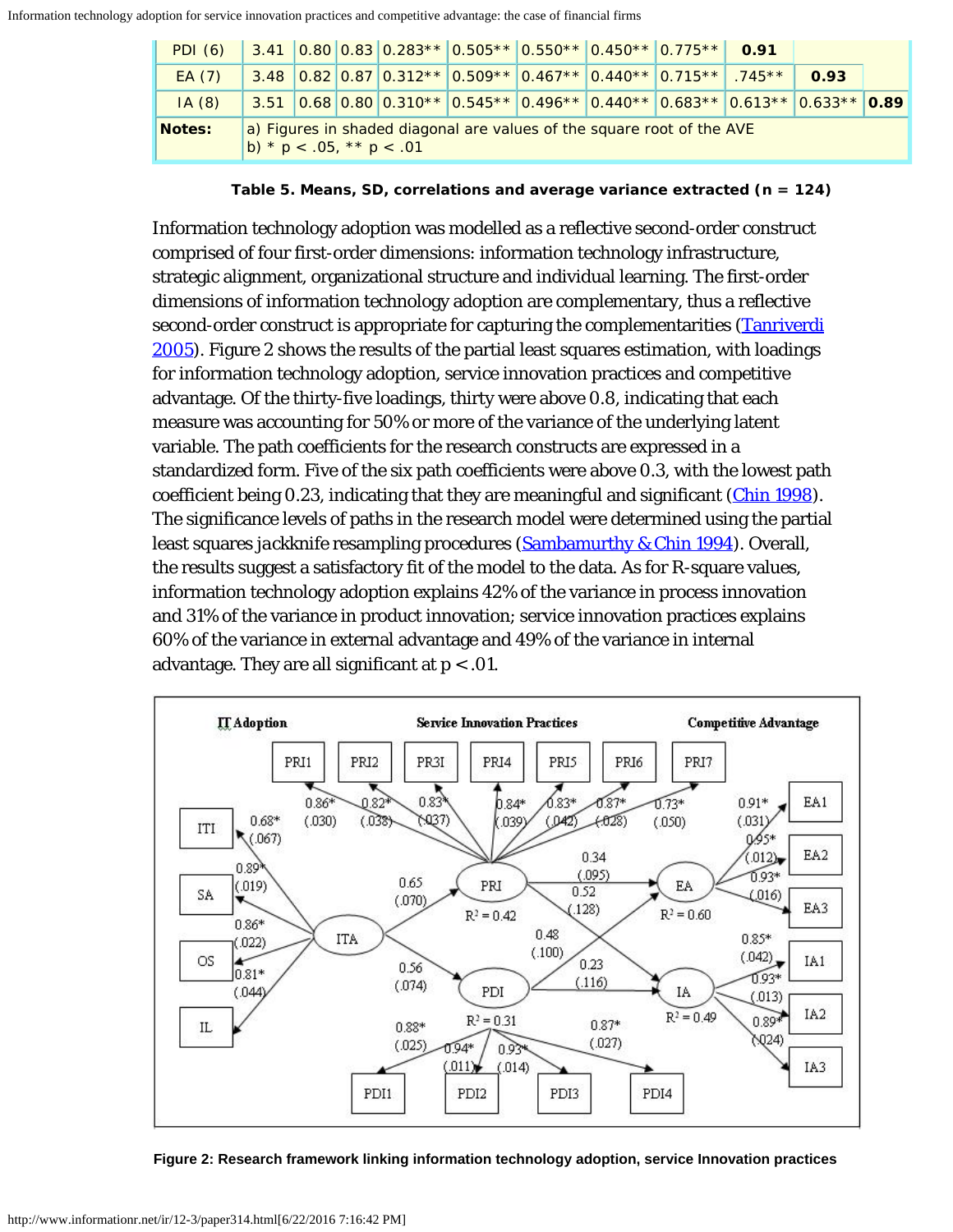#### **and competitive advantage**

**Notes: a) \* these values indicate loadings of the indicators for the reflective construct b) The paths represent standardized beta estimates. Numbers in the parentheses indicate the standard errors obtained via jackknife estimates. All R2 values are significant at p <.01**

### **Hypotheses testing**

Hypotheses were tested within the structural model shown in Figure 2. The path coefficients and T-values of the structural links are listed in Table 6. All of the six links were positive and significant in supporting the six proposed hypotheses.

> H1, that information technology adoption has a positive and significant effect on service innovation in process, is supported  $(path = 0.65, t = 9.28, p < .01).$

> H2, that information technology adoption has a positive and significant effect on service innovation in product, is supported  $(path = 0.56, t = 7.56, p < .01).$

H3, that service innovation in process has a positive and significant effect on external competitive advantage, is supported (path  $= 0.34$ ,  $t = 3.57, p < .01$ ).

H4, that service innovation in product has a positive and significant effect on external competitive advantage, is supported (path  $= 0.48$ ,  $t = 4.80, p < .01$ .

H5, that service innovation in process has a positive and significant effect on internal competitive advantage, is supported (path  $= 0.52$ ,  $t = 4.06, p < .01$ .

H6,that service innovation in product has a positive and significant effect on internal competitive advantage, is supported (path  $= 0.23$ ,  $t = 1.98, p < .05$ .

## **Discussion and conclusions**

Implementing new information technology applications to enable a competitive edge has become a core and important strategy in most contemporary corporations. Prior studies have suggested that information technology plays a fundamental role in a firm's ability to enhance business performance through innovations in products, channels and customer segments (e.g., [Sambamurthy](#page-23-0) *[et al.](#page-23-0)* [2003](#page-23-0)). This study developed a research framework and empirically investigated the effect of information technology adoption on competitive advantage through service innovation practices. We highlighted two service innovation practices in the form of process innovation and product innovation. The implementation of these innovation activities requires the coordination of related and complementary resources across the firm's business units. Building on previous research, this study conceptualized information technology as a major coordination mechanism [\(Tanriverdi 2005](#page-24-15)). Based on the MIT90 model [\(Scott Morton 1995](#page-24-2)), we used the information technology adoption construct to conceptualize the relationship among information technology infrastructure, strategic alignment, management processes, organizational structure and individual learning and to explain how such mechanisms can sustain and enhance service innovation practices in financial firms.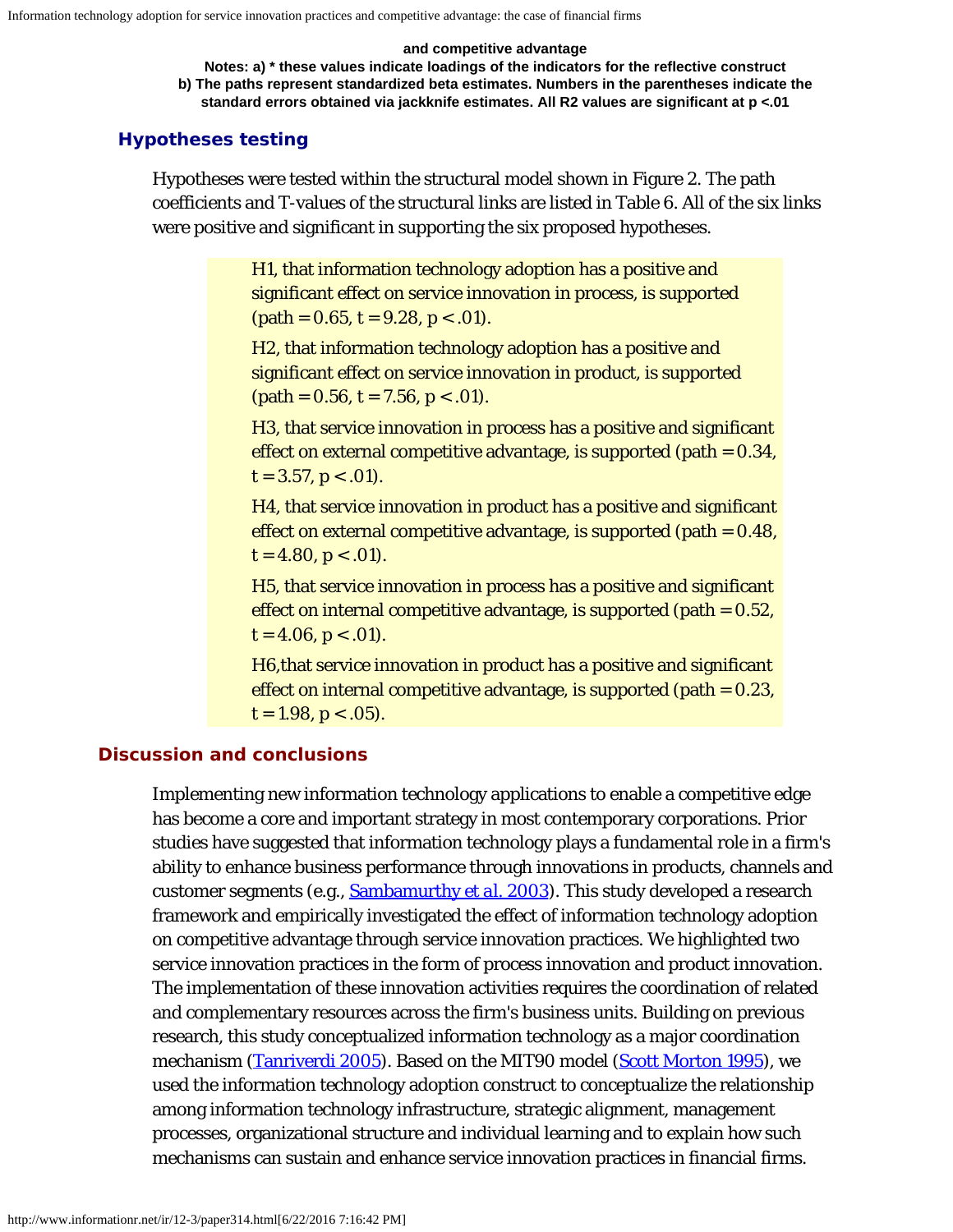Our research model and the associated hypotheses add detail to the prevailing understanding of critical linkages between information technology adoption and competitive advantage. With all hypotheses supported, the empirical results provide strong overall validation and point to the important role of information technology adoption that coordinates four elements to improve the implementation of service innovation practices. Further, the R-square values of service process innovation (.42) and service product innovation (.31) indicated that information technology adoption was well chosen to interpret the causal relationship with service innovation practices. We showed that continuous investments in information technology resources is a desired approach in engaging service innovation practices and firms should follow-up by re-investigating other issues in strategy alignment, structure adjustment and individual learning. Moreover, our results showed that service innovation practices have positive and significant effects on competitive advantage. The R-square values of external competitive advantage (.60) and internal competitive advantage (.49) indicate that service process and product innovations interpret well the effects on obtaining and retaining competitive advantage. Managers must pay special attention to how service innovation, in conjunction with suitable processes and products, can enable all aspects of innovation interactions between the external and internal aspects of firms to obtain superior competitive performance. Hence, the nomological relationships among information technology adoption, service innovation practices and competitive advantage constructs were demonstrated in the context of financial firms and the results suggest that service innovation practices serve as a catalyst in the information technology:performance relationship.

# **Implications for research**

The goal of this paper was to develop a theoretical perspective for understanding the links among information technology adoption, service innovation practices and competitive advantage. Our results have three significant implications. First, we provide an organization-wide perspective about information technology adoption that is valid for the enterprise, business unit and process levels in a firm. We propose that the valueadded role of information technology adoption lies in enabling a coordination mechanism that shapes a firm's capacity to launch frequent and varied innovation practices. Based on the MIT90 model, information technology adoption is coordinated and accessed by elements of information technology infrastructure, strategic alignment, organizational structure and employee learning. We discussed management processes with a specific focus on service innovation practices and investigated its relationship with others. This conceptualization has significant implications on how researchers should think about the valuation of information technology adoption for service innovation practices. Second, our research highlights an integrated perspective to link information technology adoption, service innovation practices and competitive advantage. In particular, we highlighted two service innovation practice dimensions, namely, process innovation and product innovation. We propose that service innovation practices are important because they visualize how firms continually develop their capabilities and focus on their process and product to shape their strategy. Furthermore, service innovation practices capture the interactions among information technology infrastructure, strategic alignment, organizational structure and employee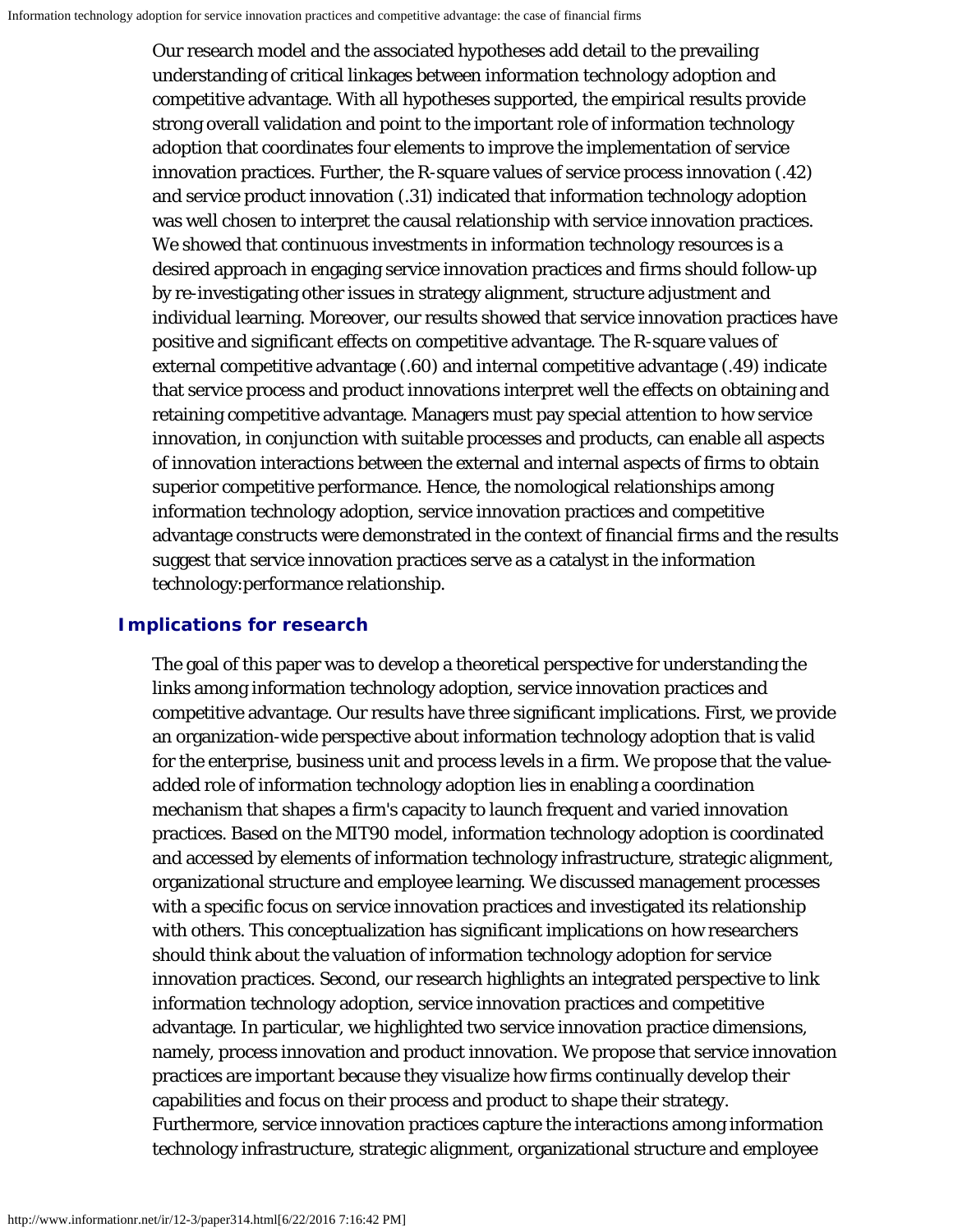learning in shaping competitive advantage. Attention to the information technology adoption and service innovation practices in our model will be important for researchers. However, further research is needed to understand the influence of information technology adoption and service innovation practices on overall business functions and how firms could direct such processes effectively. Finally, our conceptualizations about service innovation practices illustrate the complementarity between information technology adoption and competitive advantage. We argue that service process innovation and service product innovation are the key enablers to competitive advantage. Our research model suggests that gaining the competitive advantage will require attention to both service process innovation (in service development, service promotion and post-sales services) and service product innovation (in service modification, line extension, repositioning and improvements to existing services). In addition, researchers should examine the nature of organization designs, governance structures and managerial skills that will foster such innovation practices and facilitate the development of product and strategic processes innovation described in our model.

# **Implications for practice**

Given the critical role of information technology in service innovation practices, it is important to understand the implications of our findings for practice. First, an understanding of the key service innovation practices affecting competitive advantage will put practitioners in a better position to develop appropriate strategies for resource deployment and, consequently, enhance its advantage. Financial firms need to continue to emphasize service innovation to retain customers and employees. They should pull more resources into innovation programs and campaigns and foster closer relationships with customers to identify market opportunities and design new services accordingly. Second, information technology plays a critical role in the implementation of innovation practices. Given that dimensions, such as information technology infrastructure, strategic alignment, organizational structure and individual learning of information technology adoption, significantly affect service innovation, it is imperative for top management to carefully consider the role of information technology managers in innovation initiatives. Before beginning major service innovation programmes, managers may want to think about implementing managerial mechanisms that will improve information technology adoption. Similarly, information technology managers are often faced with supporting organizational service innovation programmes and having a managerial mechanism in place can guide them in adopting guidelines and managerial postures that will ensure successful information technology adoption. Third, organizations may want to implement a two-pronged *process innovation and product change* strategy in dealing with the service innovation challenges posed by the use of information technology, because both of these factors will yield significant competitive advantage. Additionally, the adoption of information technology will be more challenging for managers operating in environments with a high level of supplier interdependence and intense information technology activity. Careful consideration must be given to planning and implementing information technology in such environments. Finally, the study provides a basis for managers to think about the types of competitive advantage and should assure top management that investments in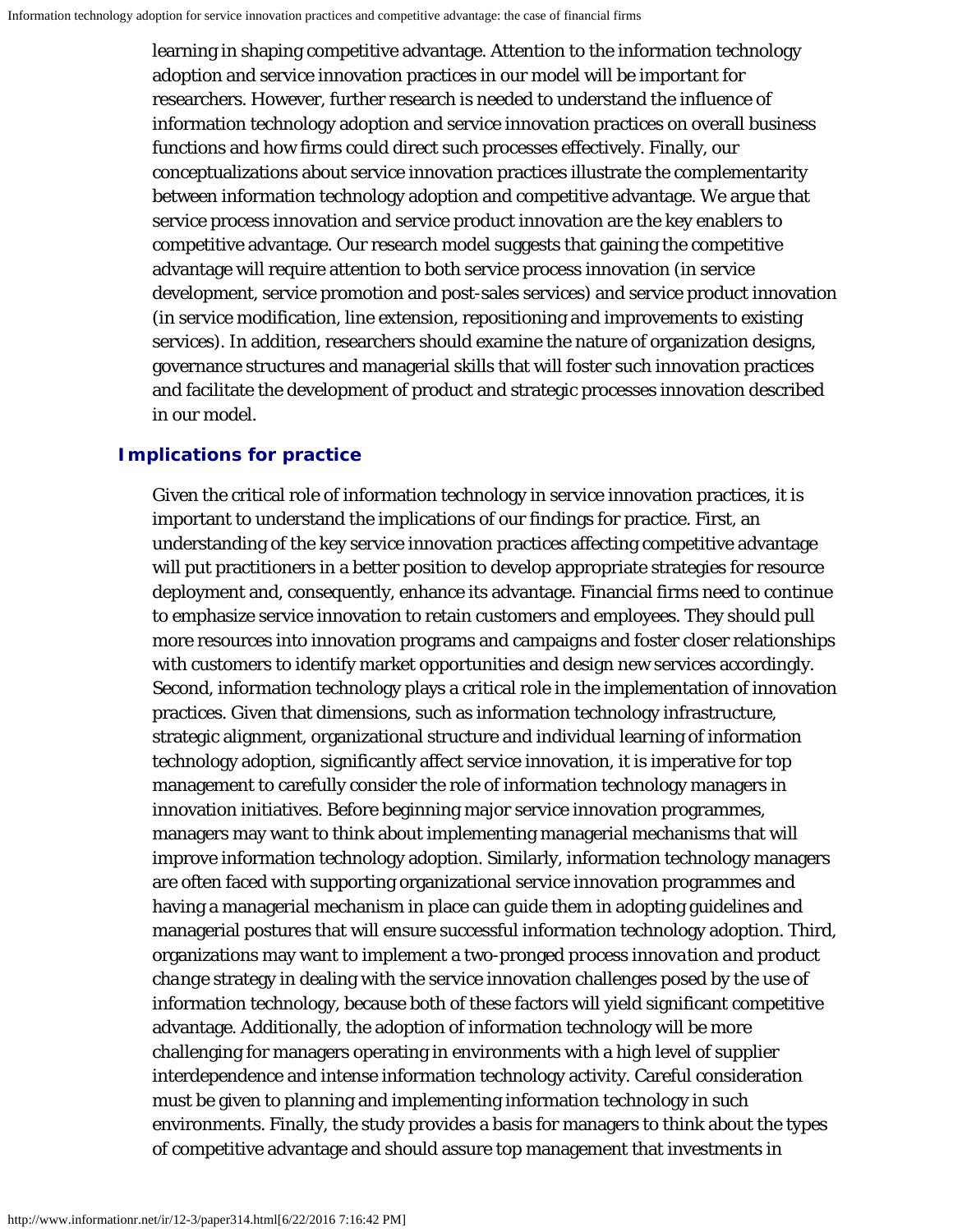information technology for service innovation practices are worthwhile.

# **Limitations and future research**

A few limitations should be kept in mind in interpreting the findings of this study. This research is subject to some data-related limitations. First, all of the data were selfreported from one information technology manager in each of the surveyed firms, which could potentially induce certain subjective biases. In this study, the information technology managers' perspectives on firm practices in information technology adoption were well represented. However, their views may not exactly represent the extent of practices in service innovation and competitive advantage. Still, we believe that the respondents, as managers, must have a certain level of awareness about their organization's practices and performance. Second, all of the companies were financial firms located in Taiwan. Therefore, the results should be interpreted with caution when considering other industries or regions.

Future research should consider information technology adoption from a different perspective, to investigate how using information technology applications in workflow and project management, communication and coordination and knowledge management would affect service innovation practices and performance in different service design stages (e.g., idea generation, service specification and modification and new service launch. Also, a cross-industry comparison study of information technology adoption for service innovation practices to examine whether there are different influences for different industries or service sectors would also greatly contribute to the field.

# **Acknowledgements**

The authors acknowledge Prof. Wynne W. Chin of the University of Houston for his support of the PLS software and Mr. Calvin J. Hsu for his assistance in the XHTML paper formatting.

## <span id="page-18-1"></span>**References**

- Afuah, A. (1998). *Innovation management: strategies, implementation and profits.* New York, NY: Oxford University Press.
- <span id="page-18-0"></span>Agarwal, R. & Sambamurthy, V. (2002). Principles and models for organizing the information technology function. *Minformation systems Quarterly Executive*, **1**(1), 1-16.
- <span id="page-18-2"></span>Alam, I. & Perry, C. (2002). A customer-oriented new service development process. *Journal of Services Marketing*, **16**(6), 515-534.
- <span id="page-18-5"></span>Armstrong, J.S. & Overton, T.S. (1977). Estimating non-response bias in mail surveys. *Journal of Marketing Research*, **14**(3), 396-402.
- <span id="page-18-3"></span>Atuahene-Gima, K. (1996). Differential potency of factors affecting innovation performance in manufacturing and services firms in Australia. *Journal of Product Innovation Management*, **13**(1), 35-52.
- <span id="page-18-4"></span>Avlonitis, G.J., Papastathopoulou, P. G. & Gounaris, S.P. (2001). An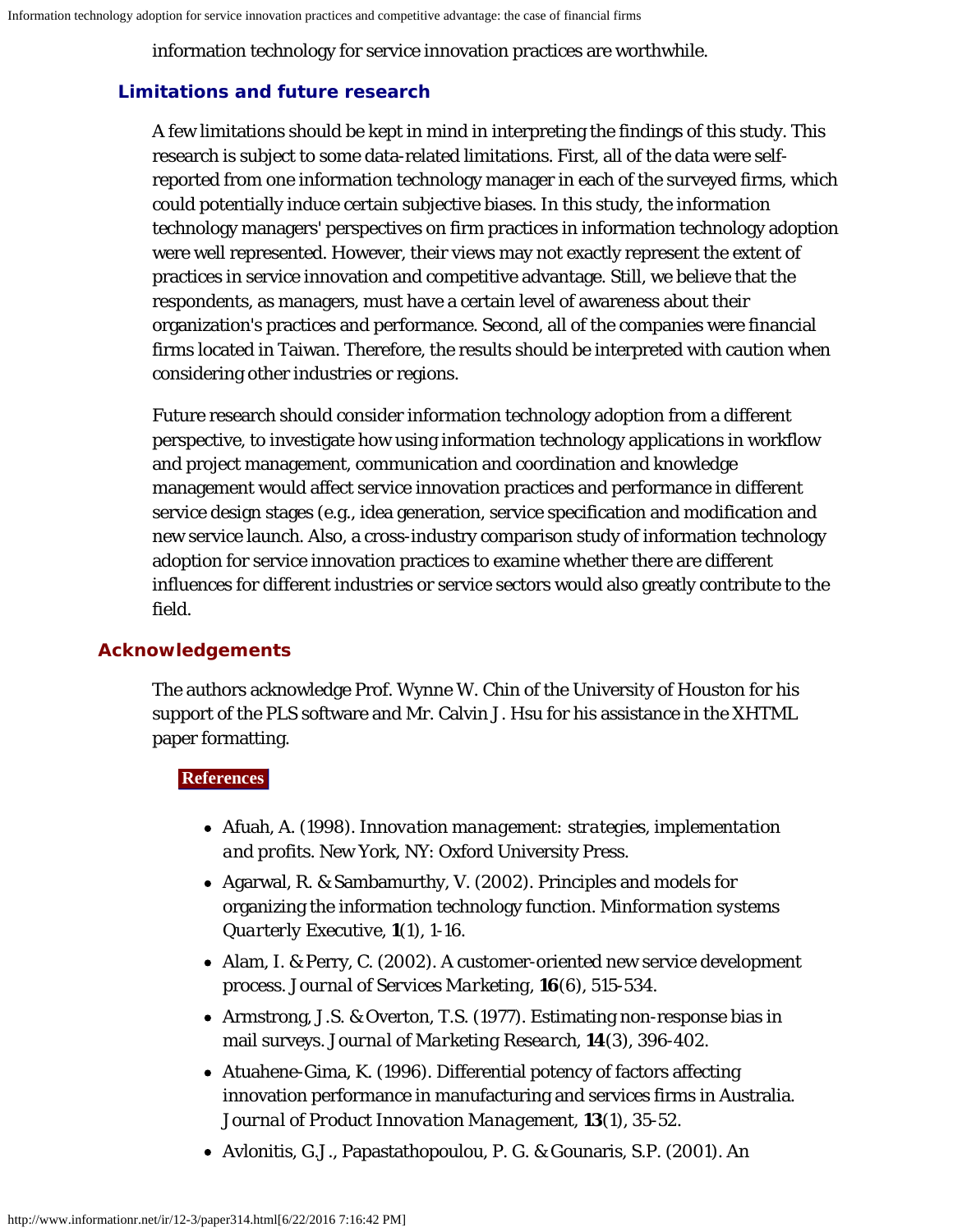empirically-based typology of product innovativeness for new financial services: success and failure scenarios. *Journal of Product Innovation Management*, **18**(5), 324-342.

- <span id="page-19-6"></span>• Bakos, J. Y. & Treacy, M. E. (1986). Information technology and corporate strategy: a research perspective. *Minformation systems Quarterly*, **10**(2), 107-119.
- <span id="page-19-13"></span>• Barclay, D. W., Thompson, R. & Higgins, C. (1995). The partial least squares (PLS) approach to causal modeling: personal computer adoption and use an illustration. *Technology Studies*, **2**(2), 285-309.
- <span id="page-19-4"></span>Barczak, G. (1995). New product strategy, structure, process and performance in the telecommunication industry. *Journal of Product Innovation Management*, **12**(3), 224-234.
- <span id="page-19-7"></span>Barney, J. (1991). Firm resource and sustained competitive advantage. *Journal of Management*, **17**(1), 99-120.
- <span id="page-19-11"></span>Barrett, F. (1995). Create appreciative learning culture. *Organizational Dynamics*, **24**(2), 36-49.
- <span id="page-19-0"></span>Barua, A. & Mukhopadhyay, T. (2000). Business value of information technologies: past, present and future. In R.W. Zmud (Ed.), *Framing the domains of information technology management: projecting the future through the past* (pp. 65-84). Cincinnati: Pinnaflex Educational Resources.
- <span id="page-19-12"></span>• Barua, A., Konana, P. & Whinston, A. B. (2004). An empirical investigation of net-enabled business value. *Minformation systems Quarterly*, **28**(4), 585-620.
- <span id="page-19-1"></span>Berry, L.L., Shankar, V., Parish, J.T., Cadwallader, S. & Dotzel, T. (2006). Creating new markets through service innovation. *Sloan Management Review*, **47**(2), 56-63.
- <span id="page-19-10"></span>• Bharadwaj, A. S. (2000). A resource-based perspective on information technology capability and firm performance: an empirical investigation. *Minformation systems Quarterly*, **24**(1), 169-196.
- <span id="page-19-2"></span>Bharadwaj, S. G., Varadarajan, P. R. & Fahy, J. (1993). Sustainable competitive advantage in service industries: a conceptual model and research propositions. *Journal of Marketing*, **57**(4), 83-99.
- <span id="page-19-8"></span>• Bhatt, G. & Grover, V. (2005). Types of information technology capabilities and their role in competitive advantage: an empirical study. *Journal of Management Information Systems*, **22**(2), 253-277.
- <span id="page-19-3"></span>• Blazevic, V. & Lievens, A. (2004). Learning during the new financial service innovation process: antecedents and performance effects. *Journal of Business Research*, **57**(4), 374-391.
- <span id="page-19-5"></span>Blazevic, V., Lievens, A. & Klein, E. (2003). Antecedents of project learning and time-to-market during new mobile service development. *International Journal of Service Industry Management*, **14**(1), 120-147.
- <span id="page-19-9"></span>Brown, J. S. & Duguid, P. (1991). Organizational learning and communitiesof-practice: toward a unified view of working, learning and innovating.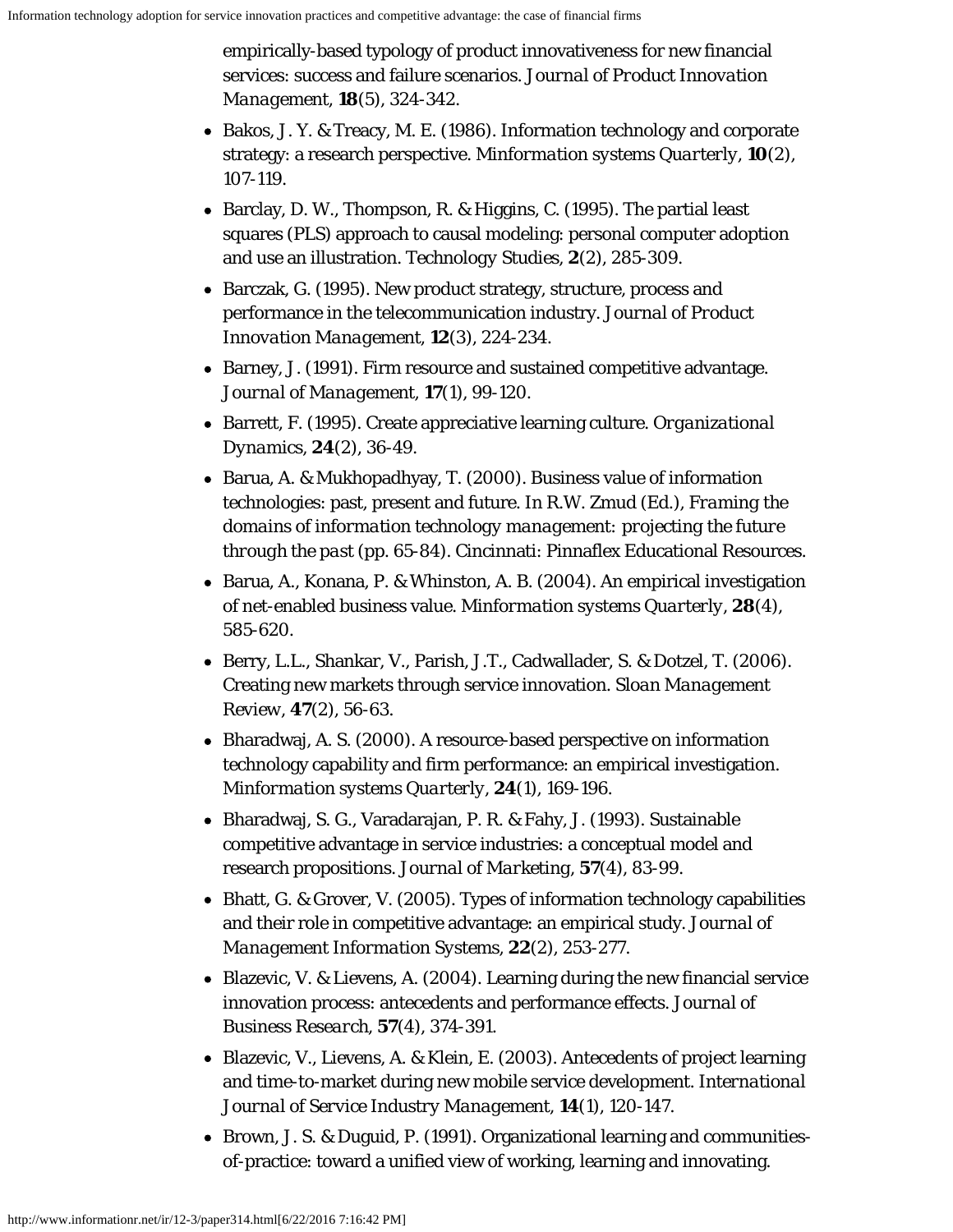*Organization Science*, **2**(1), 40-57.

- <span id="page-20-6"></span>Chan, A., Go, F. M. & Pine, R. (1998). Service innovation in Hong Kong: attitudes and practice. *The Service Industries Journal*, **18**(2), 112-124.
- <span id="page-20-3"></span>Chan, Y. E., Huff, S. L., Barclay, D. W. and Copeland, D. G. (1997). Business strategic orientation, information system strategic orientation and strategic alignment. *Information Systems Research*, **8**(2), 125-150.
- <span id="page-20-14"></span>Chin, W. W. (1998). Issues and opinion on structure equation modeling. *Minformation systems Quarterly*, **22**(1), vii-xvi.
- <span id="page-20-12"></span>Chin, W. W. (2001). *PLS-Graph manual. Version 3.0*. Unpublished manuscript.
- <span id="page-20-13"></span>Chin, W. W., Marcolin, B. L. & Newsted, P. R. (1996). A partial least squares latent variable modeling approach for measuring interaction effects: results from a Monte Carlo simulation study and voice mail emotion/adoption study. In J. I. DeGross, A. Srinivasan & S. L. Jarvenpaa (Eds.), *Proceedings of the Seventeenth International Conference on Information Systems* (pp. 21-41). Cleveland, OH: Association for Information Systems.
- <span id="page-20-9"></span>Chonko, L. B., Dubinsky, A. J., Jones, E. & Roberts, J. A. (2003). Organizational and individual learning in the sales force: an agenda for sales research. *Journal of Business Research*, **56**(12), 935-946.
- <span id="page-20-11"></span>Churchill, G. (1979). A paradigm for developing better measures of marketing constructs. *Journal of Marketing Research*, **16**(1), 64-73.
- <span id="page-20-1"></span>• Cooper, R. B. & Zmud, R. W. (1990). Information technology implementation research: a technology diffusion approach. *Management Science*, **34**(2), 123-139.
- <span id="page-20-0"></span>Corso, M. & Paolucci, E. (2001). Fostering innovation and knowledge transfer in product development through information technology. *International Journal of Technology Management*, **22**(1/2/3), 126-148.
- <span id="page-20-5"></span>Crawford, M. C. & Di Benedetto, A. (2002). *New Product Management*, 7th edition, Boston, MA: McGraw Hill.
- <span id="page-20-4"></span>• Daft, R. L. (1978). A dual-core model of organizational innovation. *Academy of Management Journal*, **21**(2), 193-210.
- <span id="page-20-10"></span>Davenport, T. H. & Short, J. E. (1990). The new industrial engineering: information technology and business process redesign. *Sloan Management Review*, **31**(4), 11-27.
- <span id="page-20-2"></span>Davenport, T., Hammer, M. & Metsisto, T. (1989). How executives can shape their companies' information systems. *Harvard Business Review*, **67**(5), 130-134.
- <span id="page-20-7"></span>Day, G. S. (1994). The capabilities of market-driven organizations. *Journal of Marketing*, **58**(4), 37-52.
- <span id="page-20-8"></span>De Brentani, U. & Ragot, E. (1996). Developing new business-to-business professional service: what factors impact performance? *Industrial Marketing Management*, **25**(6), 517-531.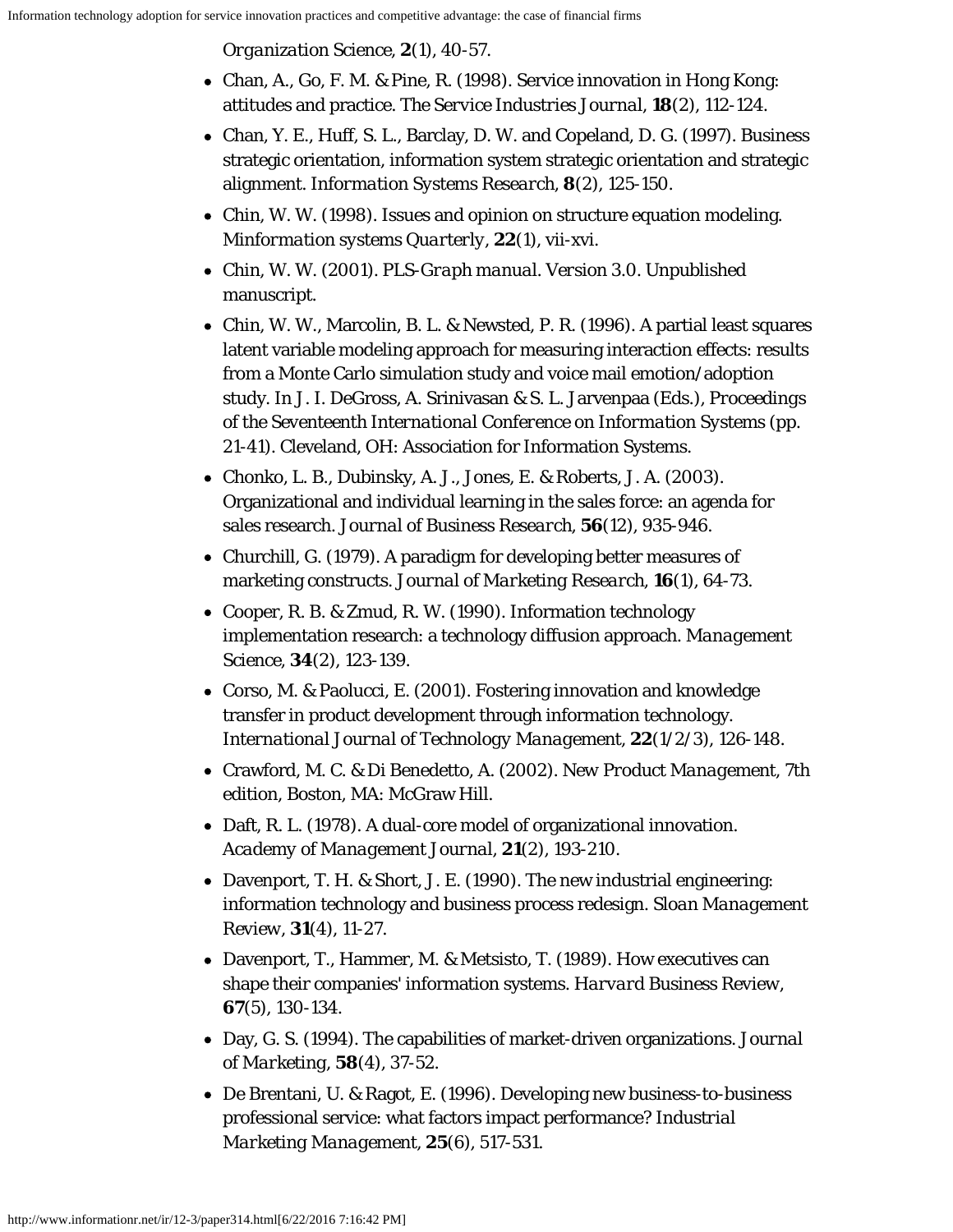- <span id="page-21-7"></span>De Brentani, U. (1989). Success and failure in new industrial services. *Journal of Product Innovation Management*, **6**(6), 239-258.
- <span id="page-21-1"></span>Dedrick, J., Gurbaxani, V. & Kraemer, K. L. (2003). Information technology and economic performance: a critical review of the empirical evidence. *ACM Computing Surveys*, **35**(1), 1-28.
- <span id="page-21-12"></span>• Demirhan, D., Jacob, V. & Raghunathan, S. (2006). Information technology investment strategies under declining technology cost. *Journal of Management Information Systems*, **22**(3), 321-350.
- <span id="page-21-0"></span>Dewett, T. & Jones, G. R. (2001). The role of information technology in the organization: a review, model and assessment. *Journal of Management*, **27**(3), 313-346.
- <span id="page-21-11"></span>Drejer, I. (2004). Identifying innovation in surveys of services: a Schumpeterian perspective. *Research Policy*, **33**(3), 551-562.
- <span id="page-21-6"></span>Easingwood, C. J. (1986). New product development for services companies. *Journal of Product Innovation Management*,**3**(4), 264-275.
- <span id="page-21-5"></span>• Fichman, R. G. (2001). The role of aggregation in the measurement of information technology-related organizational innovation. *Minformation systems Quarterly*, **25**(4), 427-455.
- <span id="page-21-14"></span>Flippo, E. B. (1966). *Management: a behavioral approach*. Boston. MA: Allyn and Bacon.
- <span id="page-21-15"></span>Fornell, C. & Larcker, D. (1981). Evaluating structural equation models with unobservable variables and measurement error. *Journal of Marketing Research*, **18**(1), 39-50.
- <span id="page-21-8"></span>Gadrey, J., Gallouj, F. & Weinstein, O. (1995). New modes of innovation: how services benefit industry. *International Journal of Service Industry Management*, **6**(3), 4-16.
- <span id="page-21-2"></span>Galbraith, J.R. (1973). *Designing complex organizations*. Reading, MA: Addison-Wesley
- <span id="page-21-9"></span>Gallouj, F. & Weinstein, O. (1997). Innovation in services. *Research Policy*, **26**(4/5), 537-556.
- <span id="page-21-4"></span>Grover, V., Fiedler, K. D. & Teng, J. T. C. (1999). The role of organizational and information technology antecedents in reengineering initiation behavior. *Decision Sciences*, **30**(3), 749-781.
- <span id="page-21-13"></span>• Henard, D. H. & Szymanski, D. M. (2001). Why some new products are more successful than others. *Journal of Marketing Research*, **38**(3), 362- 375.
- <span id="page-21-3"></span>Henderson, J. C. & Venkatraman, N. (1993). Strategic alignment: leveraging information technology for transforming organizations. *IBM Systems Journal*, **38**(2/3), 472-484.
- <span id="page-21-10"></span>Hertog, P. D. (2000). Knowledge-intensive business services as coproducers of innovation. *International Journal of Innovation Management*, **4**(4), 491-528.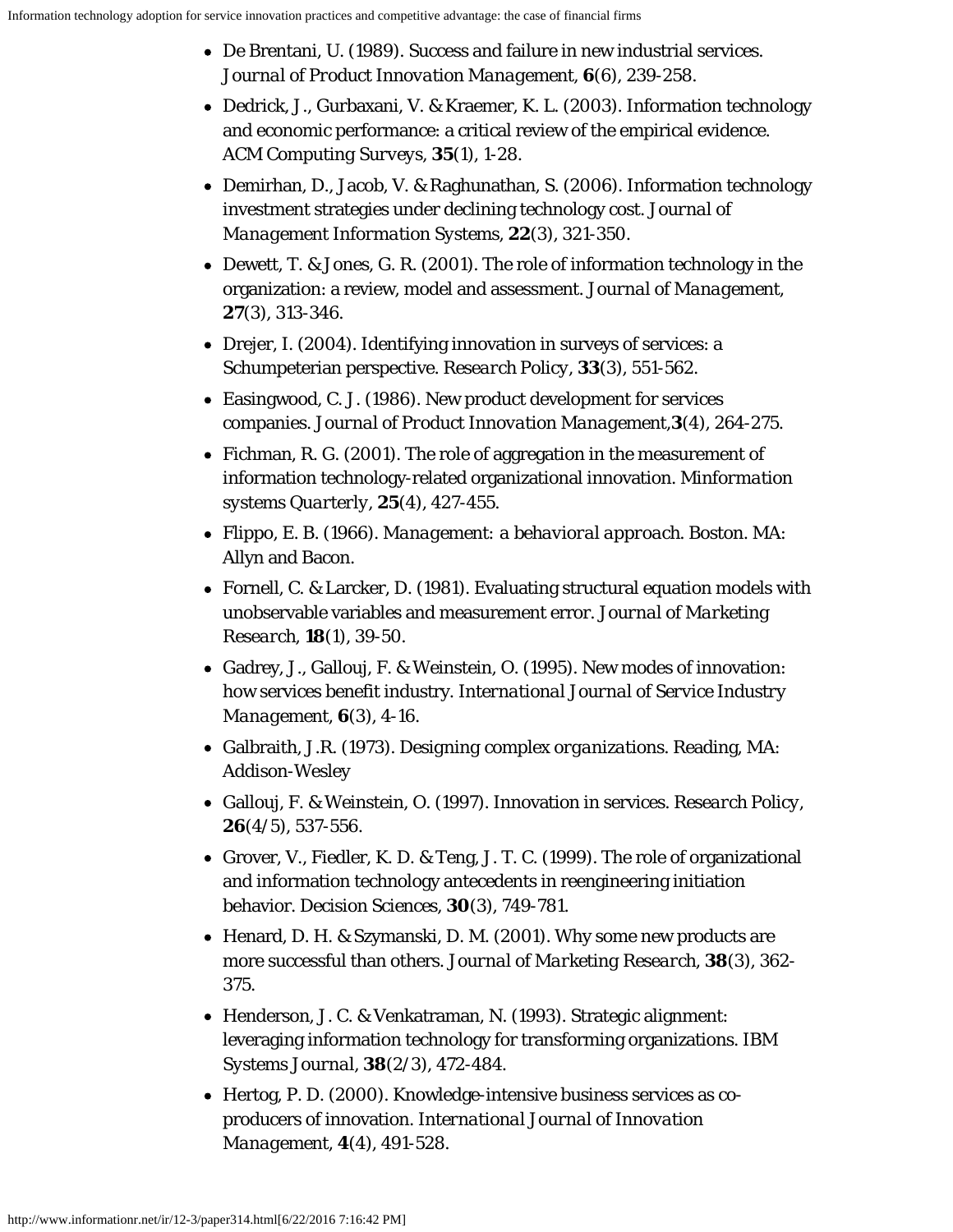- <span id="page-22-5"></span>Hipp, C., Tether, B. & Miles, I. (2000). The incidence and effects of innovation in services: evidence from Germany. *International Journal of Innovation Management*, **4**(4), 417-453.
- <span id="page-22-11"></span>• Iansiti, M. (1995). Shooting the rapids: managing product development in turbulent environments. *California Management Review*, **38**(1), 37-58.
- <span id="page-22-8"></span>Jackson, C. (1989). Building a competitive advantage through information technology. *Long Range Planning*, **22**(4), 29-39.
- <span id="page-22-7"></span>Joglekar, N. R. & Yassine, A. (2002). Management of information technology driven product development processes. In T. Boone & R. Ganeshan (Eds.), *New directions in supply-chain management*. (pp. 125- 152 )New York, NY: Amacon Press.
- <span id="page-22-13"></span>Joreskog, K. G. & Wold, H. (1982). The ML and PLS techniques for modeling with latent variables: historical and comparative aspects. In H. Wold & K. Joreskog (Eds.), *Systems under indirect observation: causality, structure, prediction* (Vol. I). (pp. 263-270 ) Amsterdam: North-Holland.
- <span id="page-22-9"></span>Karagozoglu, N. & Brown, W. B. (1993). Time-based management of the new product development process. *Journal of Product Innovation Management*, **10**(3), 204-215.
- <span id="page-22-4"></span>• Lievens, A., Moenaert, R. K. &  $S' Jegers, R. (1999)$ . Linking communication to innovation success in the financial services industry: a case study analysis. *International Journal of Service Industry Management*, **10**(1), 23-47.
- <span id="page-22-6"></span>Lyytinen, K. & Rose, G. M. (2003). The disruptive nature of information technology innovations: the case of internet computing in systems development organizations. *Minformation systems Quarterly*, **27**(4), 557- 595.
- <span id="page-22-1"></span>• Magnusson, P.R., Mathing, J. & Kristensson, P. (2003). Managing user involvement in service innovation. *Journal of Service Research*, **6**(2), 111- 124.
- <span id="page-22-2"></span>Martin, C.R. & Horne, D.A. (1993). Services innovation: successful versus unsuccessful firms. *International Journal of Service Industry Management*, **4**(1), 49-65.
- <span id="page-22-3"></span>• Martin, C.R. & Horne, D.A. (1995). Level of success inputs for service innovations in the same firm. *International Journal of Service Industry Management*, **6**(4), 40-56.
- <span id="page-22-12"></span>Mintzberg, H. (1979). *The structuring of organizations*. Englewood Cliffs, NJ: Prentice Hall.
- <span id="page-22-14"></span>Nunnally, J. C. (1978). *Psychometric theory* (2nd Edition), New York, NY: McGraw-Hill.
- <span id="page-22-10"></span>Ozer, M. (2000). Information technology and new product development: opportunities and pitfalls. *Industrial Marketing Management*, **29**(5), 387- 396.
- <span id="page-22-0"></span>• Palmer, J. W. & Markus, L. M. (2000). The performance impacts of quick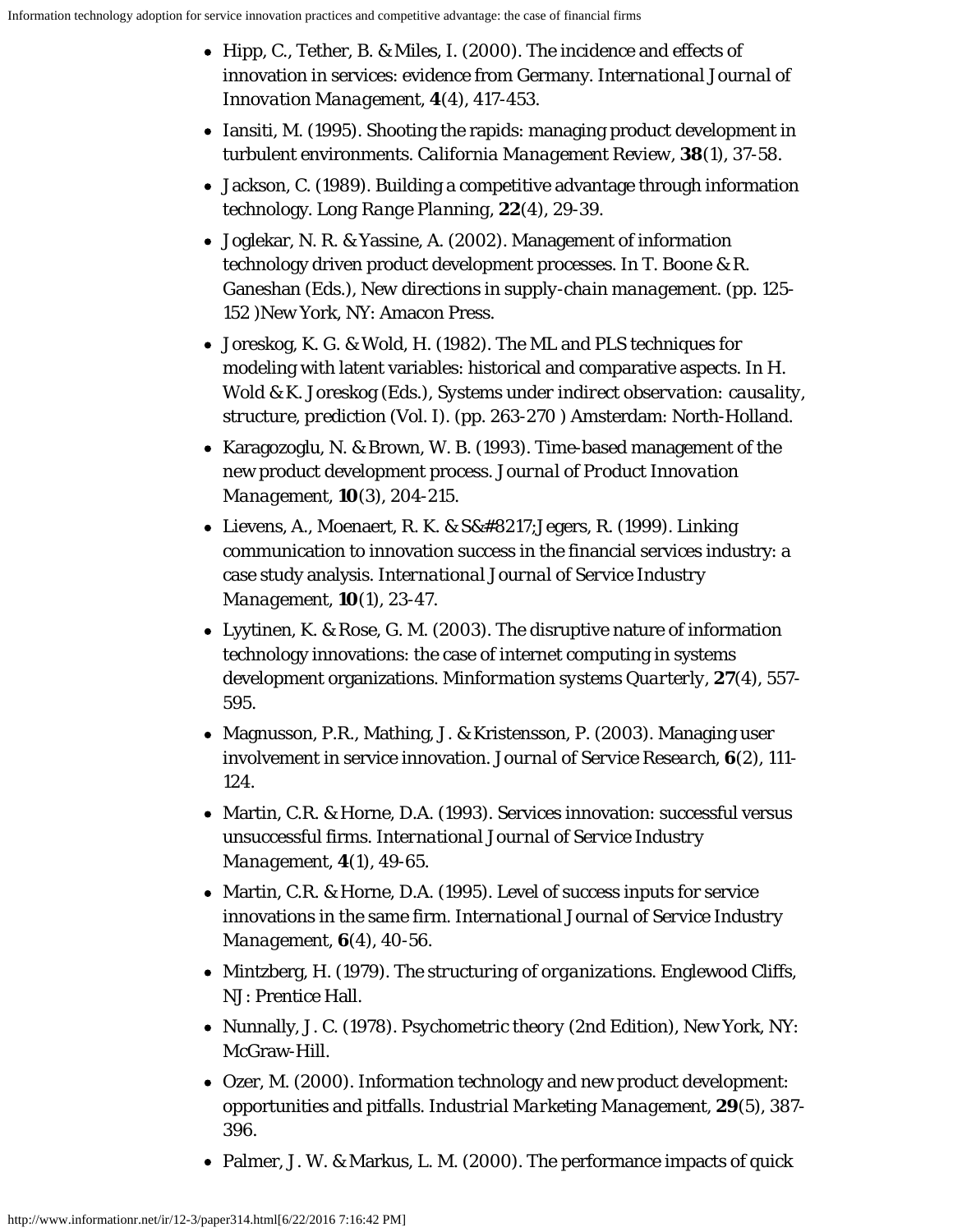response and strategic alignment in specialty retailing. *Information System Research*, **11**(3), 241-259.

- <span id="page-23-7"></span>Piccoli, G. & Ives, B. (2005). information technology-dependent strategic initiatives and sustained competitive advantage: a review and synthesis of the literature. *Minformation systems Quarterly*, **29**(4), 747-776.
- <span id="page-23-5"></span>Pierce, J. L. & Delbecq, A. L. (1977). Organization structure, individual attitudes and innovation. *Academy of Management Review*, **2**(1), 26-37.
- <span id="page-23-11"></span>Podsakoff, P. M. & Organ, D. W. (1986). Self-reports in organizational research: problems and prospects. *Journal of Management*, **12**(4), 531- 544.
- <span id="page-23-4"></span>Porrass, J. I. & Robertson, P. J. (1992). Organizational development: theory, practice and research. In M. Dunnette & L. M. Hough (Eds.), *Handbook of industrial and organizational psychology*, (pp. 719-822 ) Palo Alto: Consulting Psychologist Press.
- <span id="page-23-1"></span>Preissl, B. (1999). Service innovation: what makes it different? Empirical evidence from Germany. In J. S. Metcalfe & I. Miles (Eds), *Innovation systems in the service economy: measurement and case study analysis* (Chapter 7). (pp. 125-147) Boston, MA: Kluwer Academic Publishers.
- <span id="page-23-12"></span>• Rai, A., Patnayakuni, R. & Seth, N. (2006). Firm performance impacts of digitally enabled supply chain integration capabilities. *Minformation systems Quarterly*, **30**(2), 225-246.
- <span id="page-23-10"></span>• Reich, B. H. & Benbasat, I. (1996). Measuring the linkage between business and information technology objectives. *Minformation systems Quarterly*, **20**(1), 55-81.
- <span id="page-23-8"></span>• Roberts, P. W. & Amit, R. (2003). The dynamics of innovative activity and competitive advantage: the case of Australian retail banking 1981 to 1995. *Organization Science*, **14**(2), 107-122.
- <span id="page-23-2"></span>Rogers, E. M. (1983). *Diffusion of innovations*. New York, NY: Press.
- <span id="page-23-9"></span>Rubery, J., Earnshaw, J., Marchington, M., Cooke, F. L. & Vincent, S. (2002). Changing organizational forms and the employment relationship. *Journal of Management Studies*, **39**(5), 645-672.
- <span id="page-23-3"></span>• Sabherwal, R. & Kirs, P. (1994). The alignment between organizational critical success factors and information technology capability in academic institutions. *Decision Sciences*, **25**(2), 301-330.
- <span id="page-23-13"></span>• Sambamurthy, V. & Chin, W. W. (1994). The effects of group attitudes toward alternative GDSS designs on the decision-making performance of computer-supported groups. *Decision Sciences*, **25**(2), 215-241.
- <span id="page-23-0"></span>• Sambamurthy, V., Bharadwaj, A. & Grover, V. (2003). Shaping agility through digital options: reconceptualizing the role of information technology in contemporary firms. *Minformation systems Quarterly*, **27**(2), 237-263.
- <span id="page-23-6"></span>Schumpeter, J. A. (1934). *The theory of economic development: an inquiry into profits, capital, credit, interest and the business cycle*. Cambridge,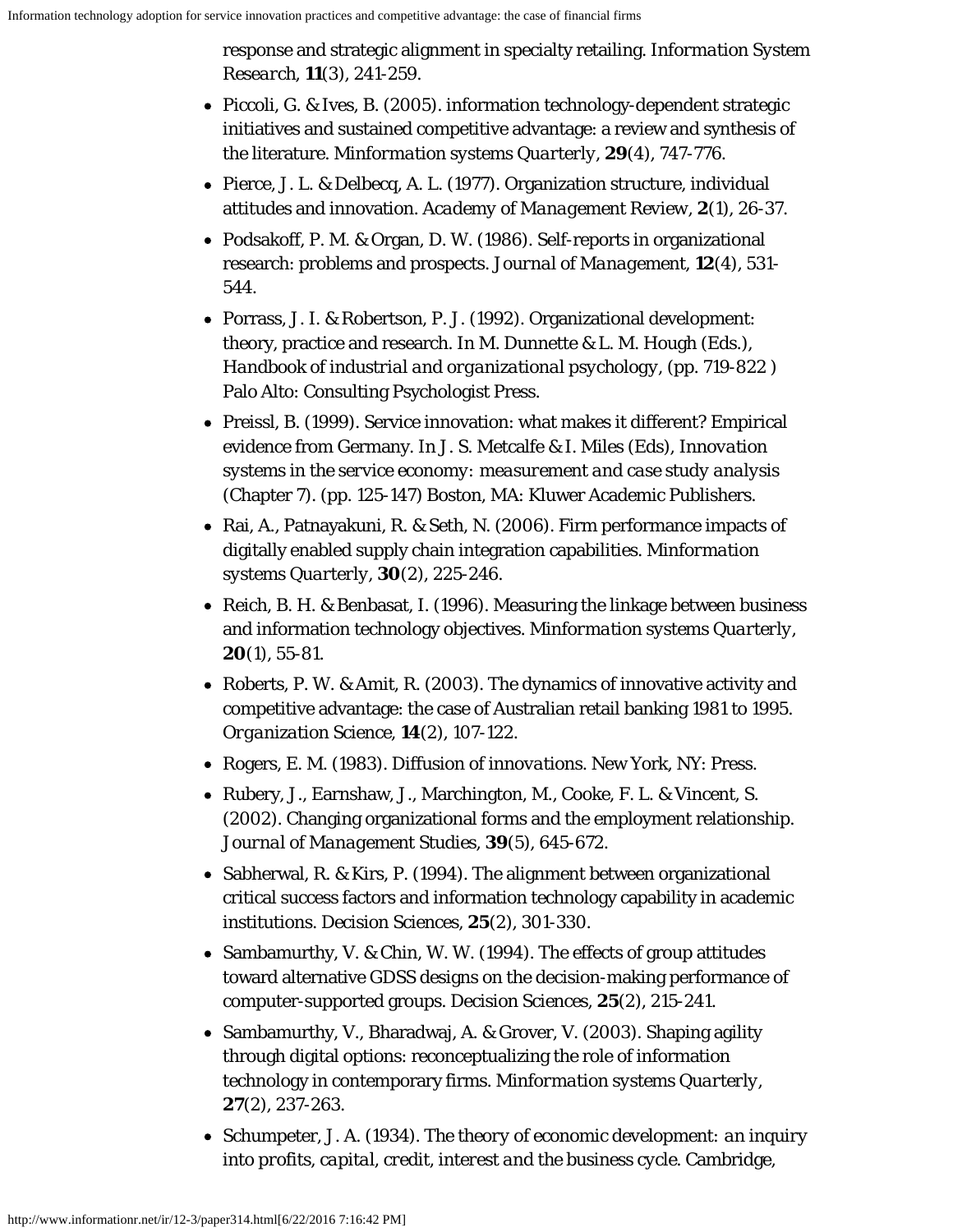MA: Harvard University Press.

- <span id="page-24-2"></span>Scott Morton, M. (1995). *The corporations of the 1990s*. New York, NY: Oxford University Press.
- <span id="page-24-12"></span>• Sircar, S., Turnbow, J. L. & Bordoloi, B. (2000). A frame work for assessing the relationship between information technology investments and firm performance. *Journal of Management Information Systems*, **16**(4), 69-97.
- <span id="page-24-11"></span>• Smith, K. G., Collins, C. J. & Clark, K. D. (2005). Existing knowledge, knowledge creation capability and the rate of new product introduction in high-technology firms. *Academy of Management Journal*, **48**(2), 346-357.
- <span id="page-24-14"></span>• Stewart, K. J. & Gosain, S. (2006). The impact of ideology on effectiveness in open source software development teams. *Minformation systems Quarterly*, **30**(2), 291-314.
- <span id="page-24-1"></span>• Swanson, E. B. (1994). Information systems innovation among organizations. *Management Science*, **40**(9), 1069-1088.
- <span id="page-24-15"></span>Tanriverdi, H. (2005). Information technology relatedness, knowledge management capability and performance of multibusiness firms. *Minformation systems Quarterly*, **29**(2), 311-334.
- <span id="page-24-8"></span>Tinnilä M. & Vepsäläinen, A. P. J. (1995). A model for strategic repositioning of service processes. *International Journal of Service Industry Management*, **6**(4), 57-80.
- <span id="page-24-5"></span>Tushman, N. L. & Nadler, D. A. (1986). Organizing for innovation. *California Management Review*, **28**(3), 74-92.
- <span id="page-24-7"></span>Uchupalanan, K. (2000). Competition and information technology-based innovation in banking services. *International Journal of Innovation Management*, **4**(4), 455-489.
- <span id="page-24-6"></span>• Van de Ven, A. H. (1986). Central problems in the management of innovation. *Management Science*, **32**(5), 590-607.
- <span id="page-24-10"></span>Van Riel, A. C. R., Lemmink, J. & Ouwersloot, H. (2004). High-technology service innovation success: a decision-making perspective. *Journal of Product Innovation Management*, **21**(5), 348-359.
- <span id="page-24-13"></span>Venkatraman, N. (1989). Strategic orientation of business enterprise: the construct, dimensionality and measurement. *Management Science*, **35**(8), 942-962.
- <span id="page-24-9"></span>Vermeulen, P. & Dankbaar, B. (2002). The organization of product innovation in the financial sector. *Service Industries Journal*, **22**(3), 77-98.
- <span id="page-24-3"></span>Weill, P. & Broadbent, M. (1998). *Leveraging the new infrastructure: how market leaders capitalize on information technology*. Boston, MA: Harvard Business School Press.
- <span id="page-24-4"></span>Weill, P., Subramani, M. & Broadbent, M. (2002). Building information technology infrastructure for strategic agility. *Sloan Management Review*, **44**(1), 57-65.
- <span id="page-24-0"></span>Xu, H., Sharma, S. K. & Hackney, R. (2005). Web services innovation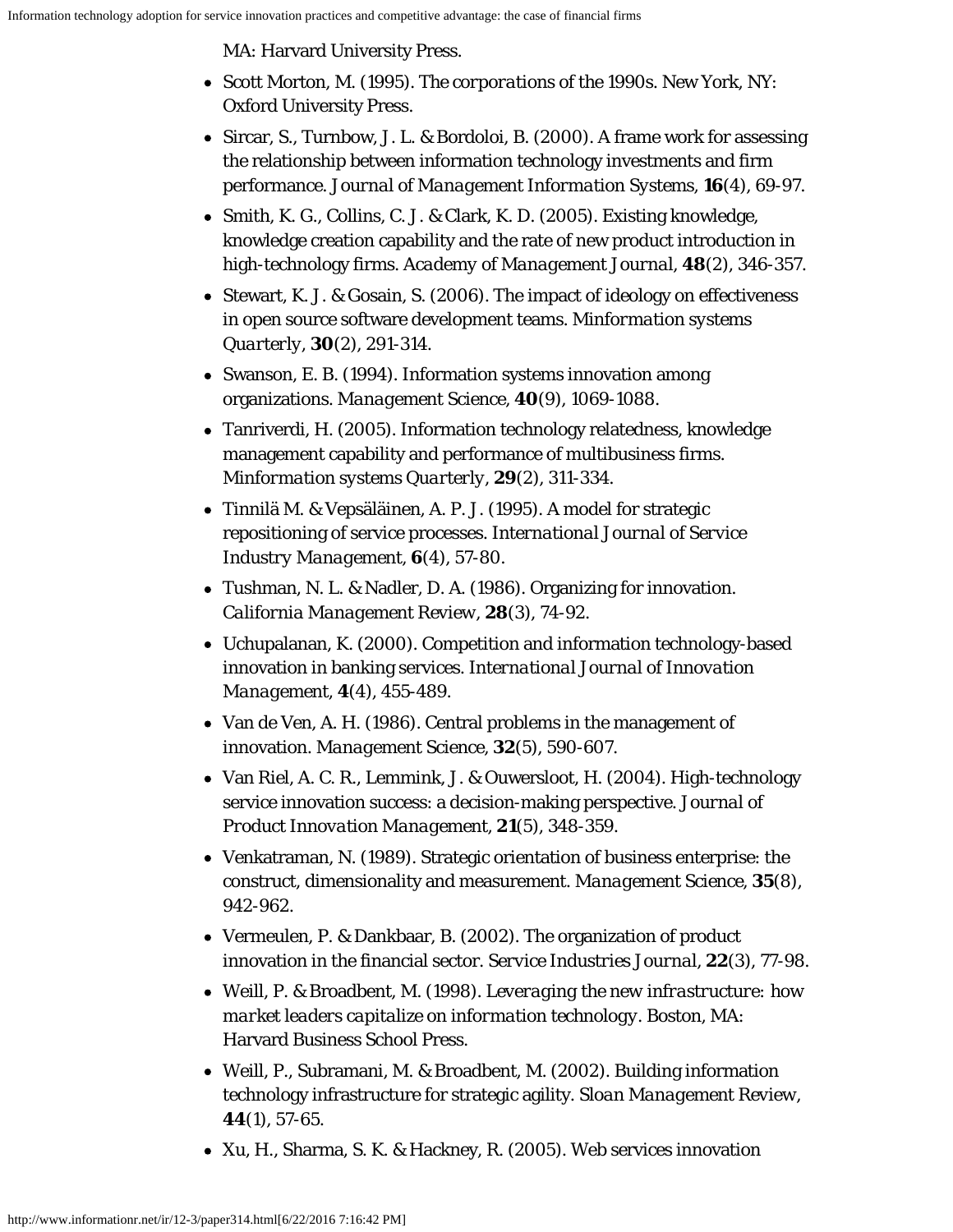research: towards a dual-core model. *International Journal of Information Management*, **25**(4), 321-334.

- <span id="page-25-1"></span>Zahra, S. A. & George, G. (2002). Absorptive capacity: a review, reconceptualization and extension. *Academy of Management Review*, **27**(2), 185-203.
- Zaltman, G., Duncan, R. & Holbek, J. (1973). *Innovation and organizations*. New York, NY: Wiley.

# <span id="page-25-0"></span>**APPENDIX A**

# **Survey measurement scales**

| Strongly<br>$ $ disagree = | Disagree $=$ 3 | Neither agree nor<br>disagree = $3$ | Agree $= 4$ | Strongly<br>agree $= 5$ |
|----------------------------|----------------|-------------------------------------|-------------|-------------------------|
|----------------------------|----------------|-------------------------------------|-------------|-------------------------|

*Please indicate, on a scale of 1 to 5, the degree to which you agree or disagree with the following statements.*

# *Information technology adoption questionnaires*

# *Information technology infrastructure (ITI)*

*For the past few years, our company*

*ITI1. has allocated a generous budget for purchasing information technology hardware. ITI2. has allocated a generous budget for purchasing information technology software. ITI3. has emphasized information technology staffing and training. ITI4. has embraced sophisticated Internet applications.*

*Strategic alignment (SA)*

*For the past few years,*

*SA1. our information technology capability has supported business strategies that strengthen customer service. SA2. our information technology projects have been implemented in compliance with business strategies. SA3. our information technology applications have supported business strategies to improve process management. SA4. our information technology applications have supported business strategies to improve product/service offerings.*

# *Organizational structure (OS)*

*For the past few years, our organizational structure, by adopting new information technology systems and applications,*

*OS1. has been changed to enhance employee empowerment.*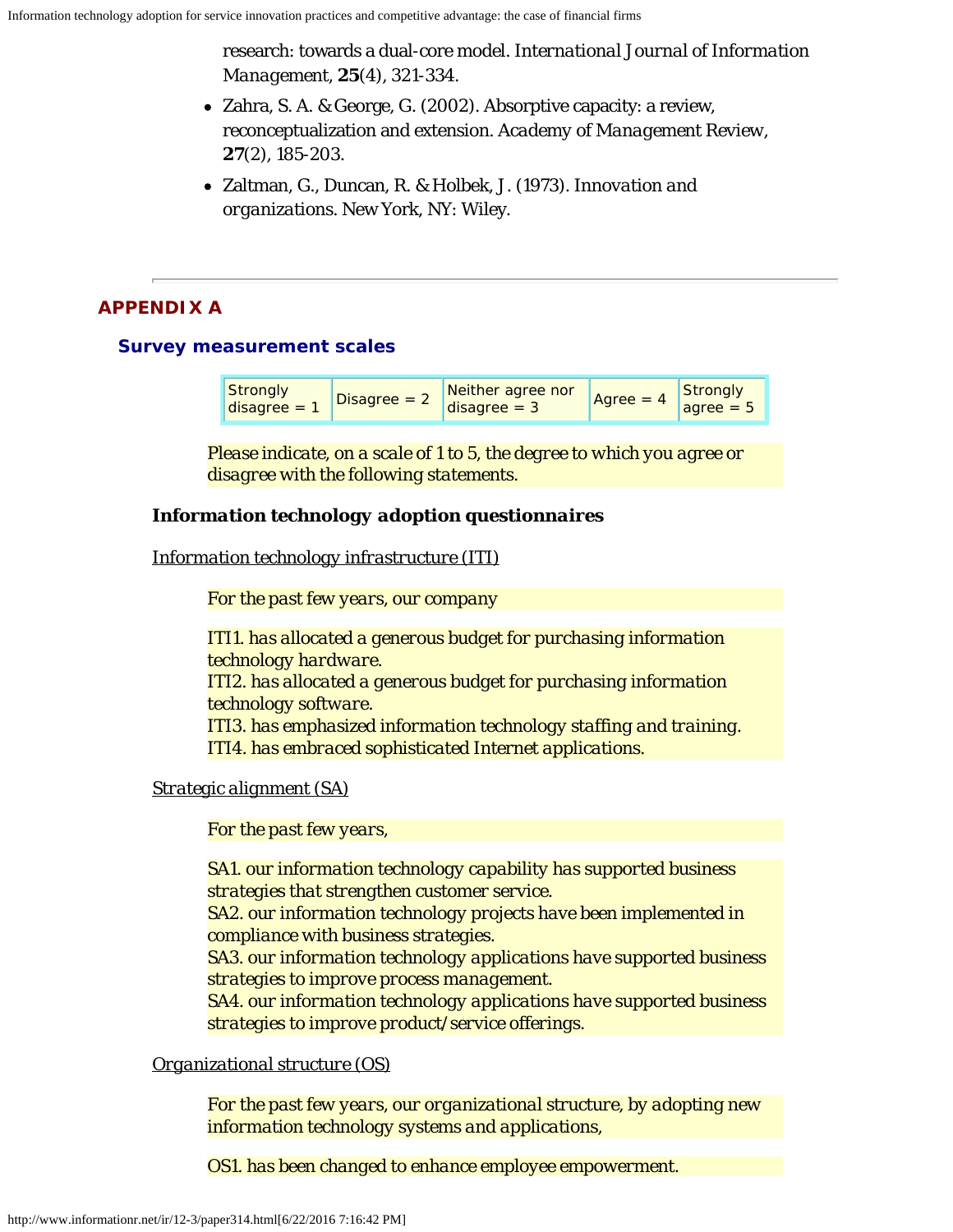*OS2. has been changed to enable inter-department (cross-function) integration. OS3. has been adjusted for new business practices. OS4. has been changed to increase operations mobility. OS5. has been changed to help managers make more timely decisions.*

### *Individual learning (IL)*

*For the past few years,*

*IL1. our company has provided sufficient training while implementing new information technology systems and applications. IL2. our employees have been able to learn new information technology applications quickly. IL3. our employees have been able to adopt new information technology applications for their work. IL4. our employees have been able to innovate new ideas and approaches to work effectively by adopting new information technology applications. IL5. our employees have shown little resistance to adopting new information systems and applications.*

### *Service innovation practices questionnaires*

*Process innovation (PRI)*

*For the past few years, our company has often offered new practices in …*

*PRI1. customer service. PRI2. customer information inquiry and consultation. PRI3. selling products/services. PRI4. providing after-sales services. PRI5. developing new products/services. PRI6. promoting new products/services. PRI7. internal administration and operations.*

*Product innovation (PDI)*

*For the past few years, our company has often …*

*PDI1. revised and improved existing products/services. PDI2. repackaged existing products/services. PDI3. extended products/services. PDI4. created and established new lines of products/services.*

## *Competitive advantage questionnaires*

*External advantage (EA)*

*For the past few years, our company has been successful in providing new services …*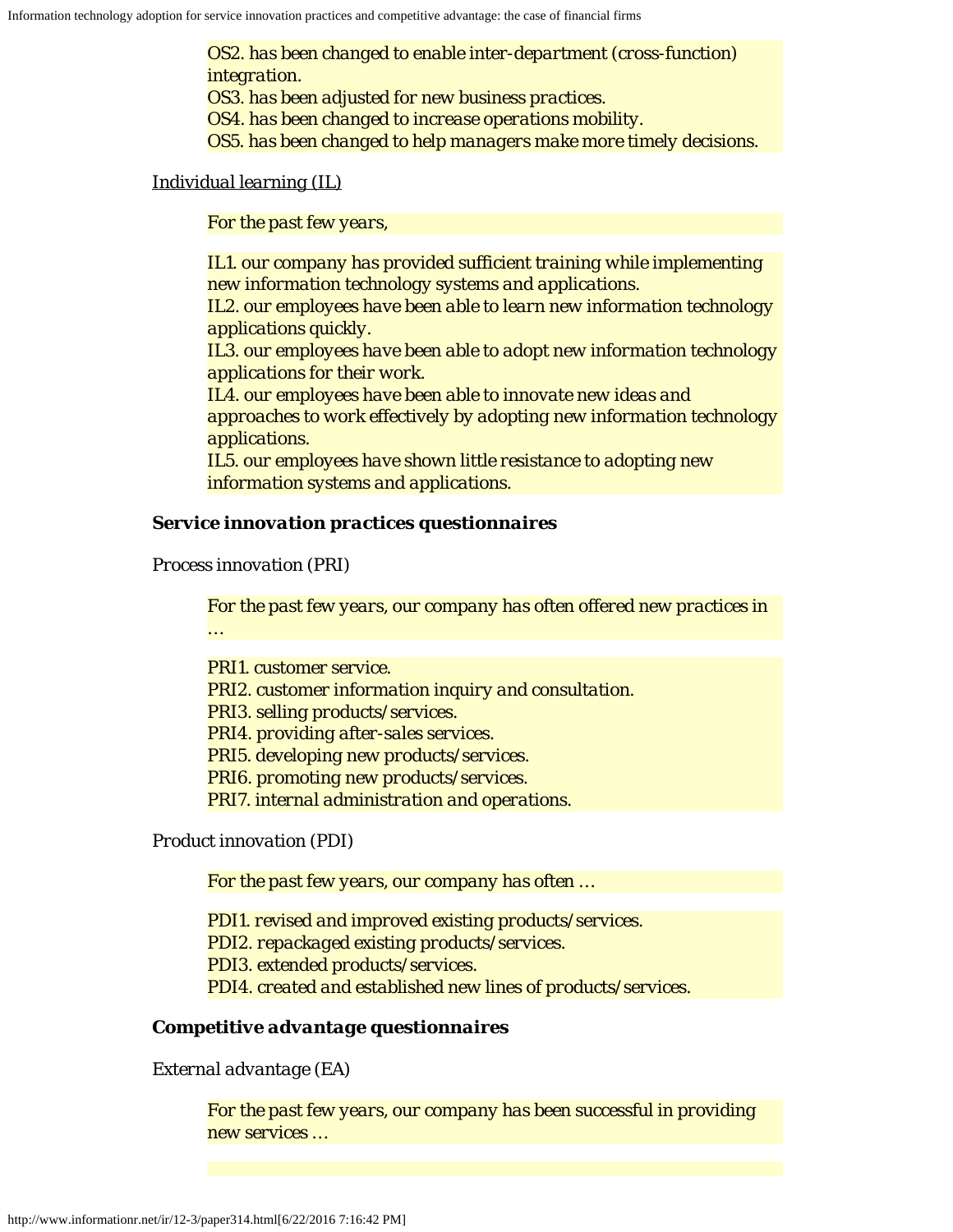*EA1. to enter new markets. EA2. to gain more competitive advantage. EA3. to offer higher quality than competitors.*

*Internal advantage (IA)*

*For the past few years, our company has been able to provide new services …*

*IA1. and increase employee job satisfaction.*

*IA2. and increase employee-related experience and domain knowledge. IA3. and enhance the innovative capabilities of employees.*

## <span id="page-27-0"></span>**APPENDIX B**

## **Summary Analysis of the Measurement Model: Factor Structure**

| <b>Measurement</b><br><b>I</b> tems          | <b>Factor structure &amp; loadings</b>                      |                                       |                                            |                                       |
|----------------------------------------------|-------------------------------------------------------------|---------------------------------------|--------------------------------------------|---------------------------------------|
| <b>Information</b><br>technology<br>adoption | <b>Information</b><br>technology<br>infrastructure<br>(1T1) | <b>Strategic</b><br>alignment<br>(SA) | Organizational<br>structure (OS)           | <b>Individual</b><br>learning<br>(IL) |
| ITI1                                         | 0.87                                                        |                                       |                                            |                                       |
| ITI2                                         | 0.88                                                        |                                       |                                            |                                       |
| ITI3                                         | 0.82                                                        |                                       |                                            |                                       |
| ITI4                                         | 0.75                                                        |                                       |                                            |                                       |
| SA <sub>1</sub>                              |                                                             | 0.81                                  |                                            |                                       |
| SA <sub>2</sub>                              |                                                             | 0.81                                  |                                            |                                       |
| SA <sub>3</sub>                              |                                                             | 0.87                                  |                                            |                                       |
| SA4                                          |                                                             | 0.88                                  |                                            |                                       |
| OS <sub>1</sub>                              |                                                             |                                       | 0.83                                       |                                       |
| OS <sub>2</sub>                              |                                                             |                                       | 0.84                                       |                                       |
| OS <sub>3</sub>                              |                                                             |                                       | 0.72                                       |                                       |
| OS <sub>4</sub>                              |                                                             |                                       | 0.81                                       |                                       |
| OS <sub>5</sub>                              |                                                             |                                       | 0.81                                       |                                       |
| IL1                                          |                                                             |                                       |                                            | 0.73                                  |
| IL2                                          |                                                             |                                       |                                            | 0.90                                  |
| IL3                                          |                                                             |                                       |                                            | 0.92                                  |
| IL4                                          |                                                             |                                       |                                            | 0.81                                  |
| IL <sub>5</sub>                              |                                                             |                                       |                                            | 0.72                                  |
| <b>Service</b><br>innovation<br>practices    | <b>Service process</b><br>innovation (PRI)                  |                                       | <b>Service product</b><br>innovation (PDI) |                                       |
| PRI1                                         | 0.86                                                        |                                       |                                            |                                       |
| PRI <sub>2</sub>                             | 0.82                                                        |                                       |                                            |                                       |